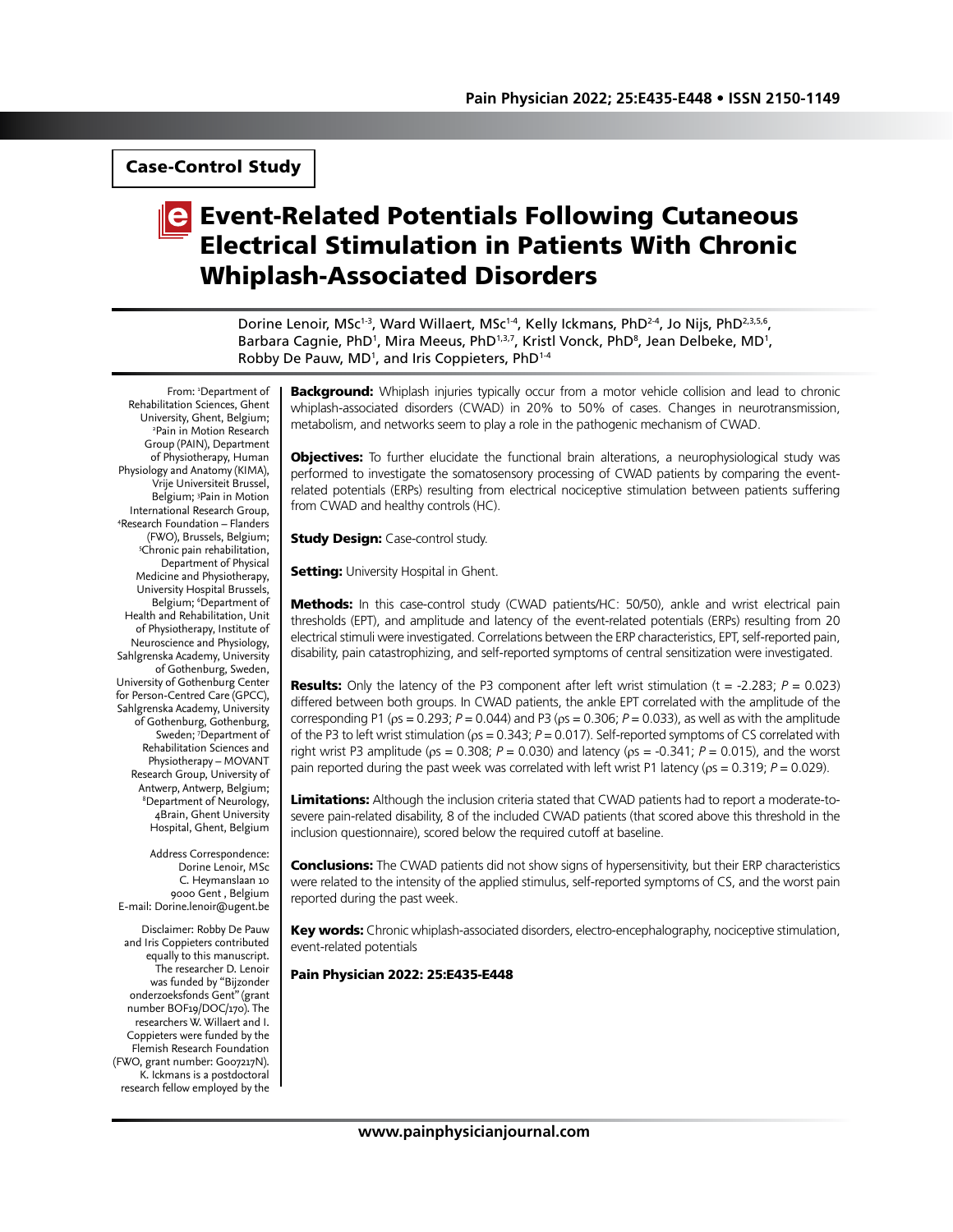Research Foundation – Flanders (FWO, grant number: 12Q0119N).

Conflict of interest: Each author certifies that he or she, or a member of his or her immediate family, has no commercial association (i.e., consultancies, stock ownership, equity interest, patent/licensing arrangements, etc.) that might pose a conflict of interest in connection with the submitted manuscript.

Manuscript received: 09-13-2021 Revised manuscript received: 11-09-2021 Accepted for publication: 12-13-2021

Free full manuscript: www.painphysicianjournal.com

whiplash injury refers to a typical<br>acceleration-deceleration energy transfer to<br>the neck that usually occurs during a motor<br>vehicle collision (1-3). Although motor vehicle collisions acceleration-deceleration energy transfer to the neck that usually occurs during a motor vehicle collision (1-3). Although motor vehicle collisions are the most frequent cause of such injuries, these can also occur as a result of diving or other mishaps (1). The incidence of (acute) whiplash injuries (6,14) is estimated to be as high as 677 per 100,000 inhabitants, but varies across countries (4). Recovery of this condition is usually characterized by a benign and self-limiting course with quickly fading pain and symptoms (5,6). However, 20% to 50% of the patients (2) will continue to experience symptoms and will develop a complex array of persistent physiologic and psychological sequelae, collectively known as chronic whiplash-associated disorders (CWAD) (7,8). These patients may exhibit decreased neuropsychological functioning, such as troubles with attention and working memory, in addition to their neck pain, headache, limited neck range of motion, and/or bodily pain (1,9,10). Moreover, about 10% of these patients (11) will report constant severe pain. In Europe, this results in an important economic impact of whiplash injuries estimated to reach 10 billion euro per year (12), mostly caused by the chronic patients.

The pathogenic mechanisms underlying CWAD remain to be fully identified, and no single structural lesion can explain the heterogeneous signs and symptoms (13-18). Neuroimaging studies (13,18,19) in CWAD have led to diverse findings, but seem to indicate the existence of functional brain alterations, such as disturbed neurotransmission, metabolism, and network properties. Based on quantitative sensory testing (QST), an enhanced excitability and responsiveness of the neurons within the central nervous system has been observed in CWAD patients (20). The QST assesses the sensitivity of certain structures to specific stimulus modalities by applying standardized (painful) stimuli to cutaneous and musculoskeletal structures (21,22). Local and distant decreased pain thresholds have been reported in CWAD patients in response to several stimuli, indicating the presence of local and distant hyperalgesia (20). The cerebral response to such nociceptive stimulation has already been investigated in different chronic pain patients (23-26), but only very limited in CWAD patients (27,28). The results of these studies differed per patient population, but all indicated that differences in specific brain region activity can be observed in response to painful stimulation when compared to healthy controls (HC). Possibly, these alterations are mostly present in those patients suffering from chronic neuropathic pain or in cases involving nerve fiber dysfunction (26). Although some of these studies (23-25) were based on magnetic resonance imaging, the use of electroencephalography (EEG) has several advantages when examining the cerebral response to nociceptive stimulation. Apart from being noninvasive, low cost, and easy to use, it also captures the electrical activity of neuronal cell assemblies on a submillisecond time scale, giving it an extremely high temporal resolution (29,30). Therefore, it is an ideal method to investigate cortical processes during experimental nociceptive stimulation paradigms.

Given the limited amount of research into cerebral responses to nociceptive stimulation in patients with CWAD, the aim of this study was to investigate the somatosensory processing of CWAD patients by comparing the event-related potentials (ERPs) resulting from electrical nociceptive stimulation between patients suffering from CWAD and HC.

## **METHODS**

#### Patients

Fifty patients with CWAD and 50 age- and gendermatched HC were included in this case-control study.

The CWAD patients and HC were recruited through flyers and posters on social media and in public places, through university college staff, family members, and acquaintances of the researchers. Additionally, patients were recruited: by distribution of flyers through general practitioners, physiotherapists, hospitals, and pharmacies; through advertisements on the radio and in local newspapers; and through publications and lectures in patient-support groups (eg, vzw Whiplash and Vlaamse Pijnliga) and symposia. Patients or HC had to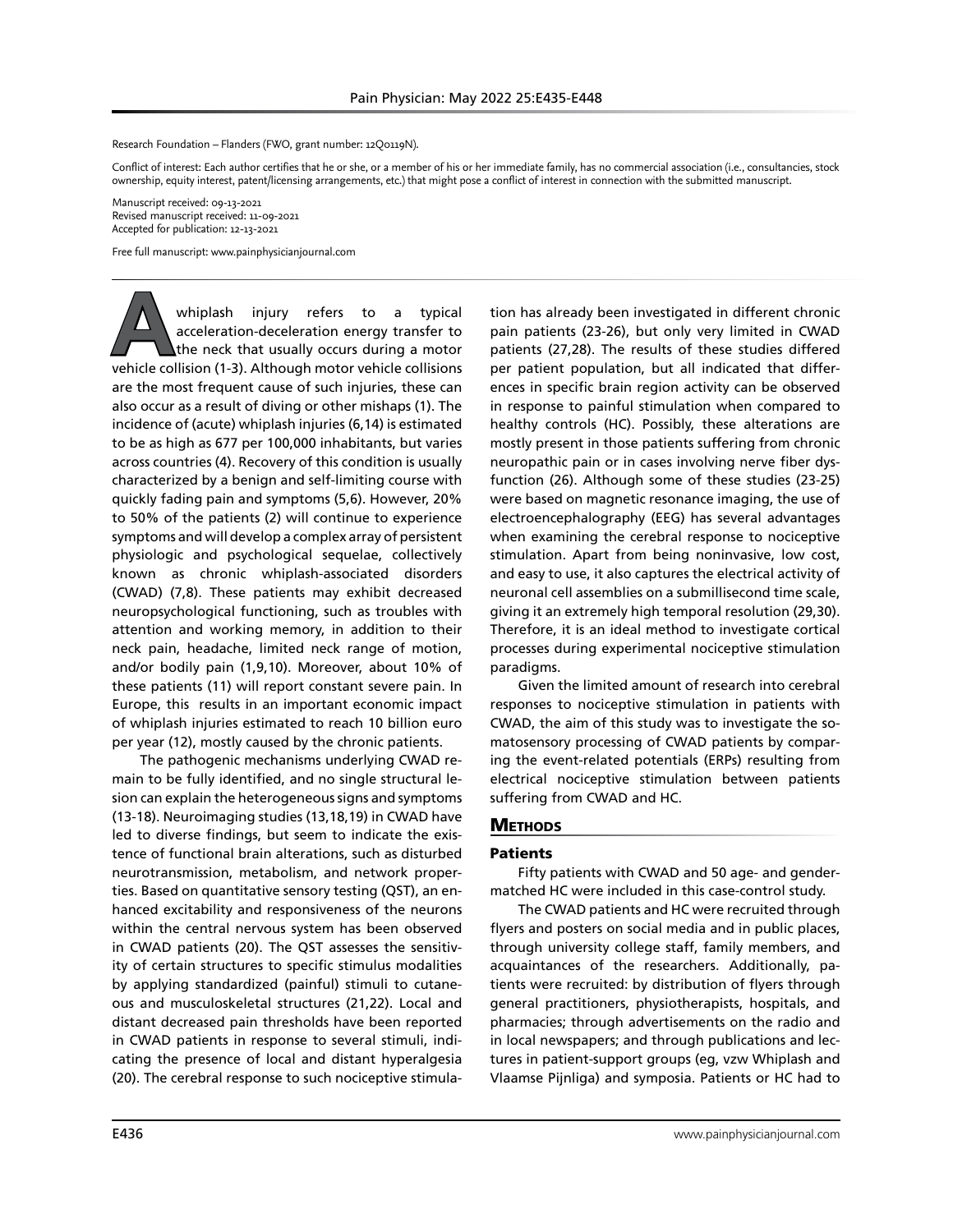be Dutch-speaking male or female patients between 18 and 65 years old. Moreover, they had to continue their usual care throughout the study duration and were not allowed to start new treatments or medication 6 weeks prior to study participation (to obtain a steady state).

Patients with CWAD were included if they had undergone a whiplash trauma (ie, neck pain resulting from a motor vehicle crash or traumatic event), which was diagnosed by a physician (grades II to III as defined by the Quebec Task Force scale [1,31]), which caused pain for at least 3 months with a mean pain frequency of 3 days per week or more, and with self-reported moderate-tosevere pain-related disability, established by a score of ≥ 15/50 on the Neck Disability Index (NDI) (32).

Patients were excluded if they had a history of specific spinal surgery (ie, surgery for spinal stenosis), history of neck or shoulder surgery in the past 3 years, or if they suffered from epilepsy, a rheumatic, endocrinological, psychiatric, or cardiovascular disorder, or if they had neuropathic pain based on evidence of neurological damage in combination with a score of ≥ 12/24 on the self-report version of the Leeds Assessment of Neuropathic Symptoms and Signs pain scale, and a score of  $\geq$  4/10 on the Douleur Neuropathique 4 questionnaire. If patients were pregnant, or if they gave birth during the year before enrollment, they could not participate either (28).

The HC were excluded if they had ever been diagnosed with chronic widespread pain as defined by the 1990/2010 American College of Rheumatology criteria (33,34), but CWAD patients were only excluded if the diagnosis of fibromyalgia or chronic fatigue syndrome was made before the whiplash diagnosis. The HC were also excluded if they had ever experienced a whiplash trauma; if they had consulted a physician for neck/ shoulder/arm pain during the past 12 months; if they had experienced pain with an intensity higher than 2/10 on a Numeric Rating Scale (NRS-11) (49) in the neck, shoulder, or arm region for more than 8 consecutive days during the last year; or if they experienced pain on the day of the experimental assessments (NRS- $11 > 2/10$ ).

All patients were asked to refrain from undertaking physical exercise (> 3 metabolic equivalents) on the day before the experimental assessments; from non-opioid analgesics in the previous 48 hours of the experimental assessments; and from caffeine, alcohol, and nicotine in the previous 24 hours of the experimental assessments (28,35).

All patients provided written informed consent

before participation. The study was conducted according to the revised Declaration of Helsinki (1998). The study protocol was approved by the ethics committee of the University Hospital of Ghent (2017/0850) and by the ethics eommittee of "Vrije Universiteit Brussel" (2016/388). The clinical trial was registered with the number NCT04204525 (https://register.clinicaltrials.gov/).

## Procedure

Study participation required one visit to the lab, situated on the site of the university hospital in Ghent, during which pain thresholds and ERPs were measured. Prior to the experimental assessment, patients were asked to fill out 2 online questionnaires. The first one consisted of questions to determine whether a person fulfilled the selection criteria. The second one had to be filled out during the 2 weeks before the experimental assessment and included the NDI, the Central Sensitization Inventory (CSI) (40), an NRS-11 to score their mean and worst pain during the past week and the Pain Catastrophizing Scale (PCS) (45). On the day of the experimental assessment, patients were asked to fill out a pain drawing, and to indicate whether they had consumed alcohol, caffeine, or nicotine during the last 24 hours, as well as if they took any medication in the last 48 hours, or if they had performed physical exercise during the last 24 hours. Next, the electrical pain thresholds (EPTs) were measured at the median nerve of both wrists and at the sural nerve of the ankle unilaterally (symptomatic side in case of unilateral neck pain complaints, hand dominant side in case of bilateral neck pain complaints, or in HC).

Next, EEG was recorded during the administration of 20 stimuli at the intensity of 1,4 times the EPT at the median nerve bilateral and at the sural nerve (same side as during the EPT assessment) (35). After the application of the 20 stimuli, patients were asked to score the overall experience of the electrical stimuli on an NRS-11 scale from 0 (no pain) to 10 (worst possible pain).

## Questionnaires

The Dutch version of the NDI was used as a measure for self-reported pain-related disability levels (ranging from 0 to 50) (32). The NDI is the most commonly used self-report outcome measure for neck pain, and higher scores represent higher levels of pain-related disability (36). The Dutch version of the NDI has been shown to be valid, sensitive, and reliable to assess self-reported disability (37-39).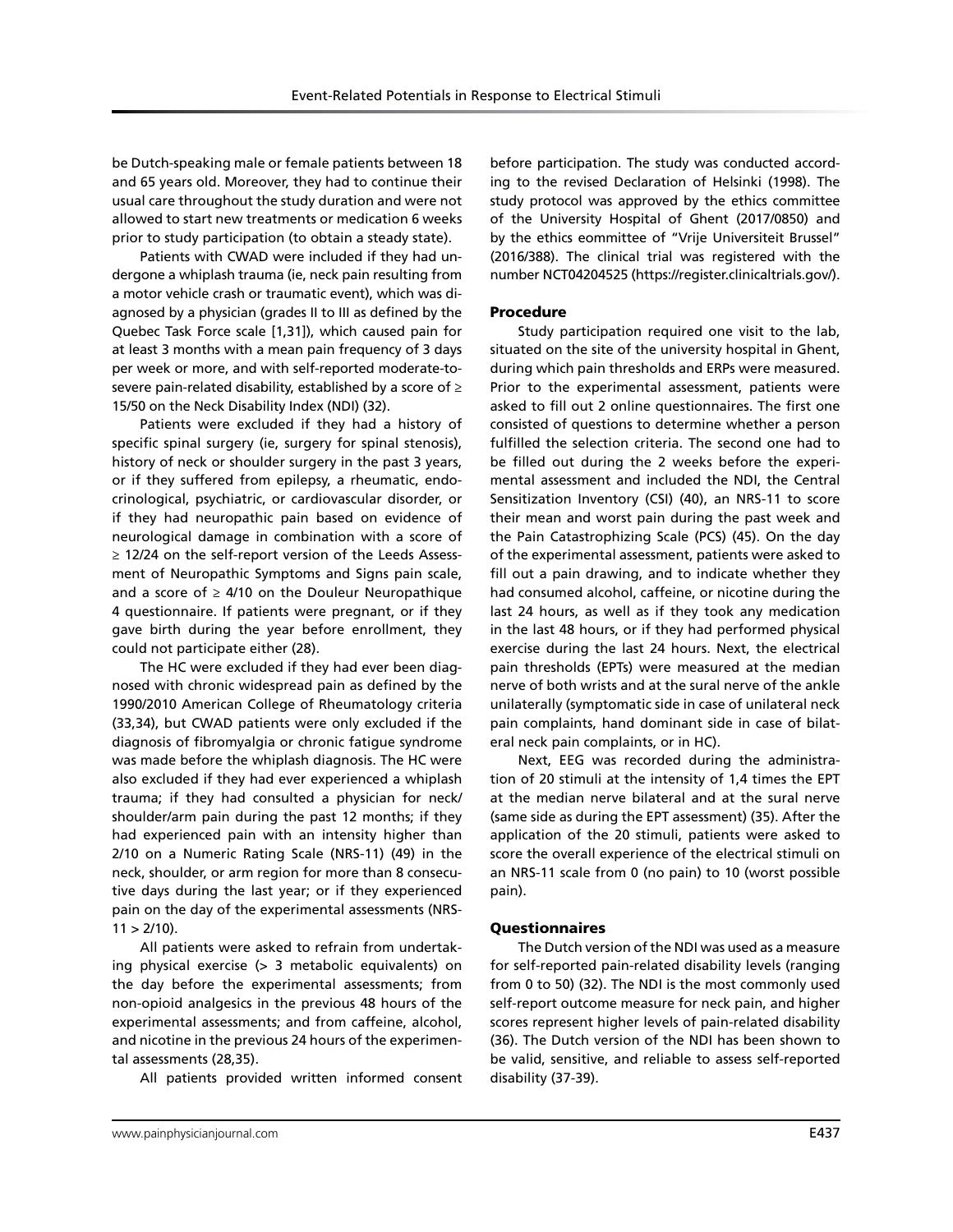The (Dutch version of the) CSI uses 25 statements scored on a 5-point Likert scale (42) ranging from 0 to 4 to measure self-reported symptoms indicative of central sensitization (CS) and its overlapping symptoms in people with chronic pain (ranging from 0 to 100). CSI scores of  $\geq$  40/100 have been shown to distinguish best between a group of patients who had a central sensitivity syndrome and a group of patients who did not have a central sensitivity syndrome (40). The (Dutch) CSI has good psychometric strength (40-44), as well as good discriminative power and internal consistency, and excellent test-retest reliability (42).

The PCS assesses catastrophic thoughts and feelings about pain by generating a general score, as well as scores on 3 subscales (ie, helplessness, magnification, and rumination) (45). The Dutch version of the PCS has good psychometric quality, and higher scores are indicative of more severe catastrophic thoughts and feelings regarding pain (46,47).

#### Electrical Pain Thresholds

For the stimulation of the sural nerve, felt pad electrodes were placed 2 cm posterior to the lateral malleolus in the innervation area of the sural nerve (48,49). For median nerve stimulation, the electrodes were placed on the skin overlying the median nerve. The cathode of this bipolar electrode was placed 5 cm proximally from the wrist, while the anodal electrode was placed 3 cm distally from the cathode (50). The order for exploring the test locations was randomized in each individual. A Digitimer DSA7 constant current stimulator (Digitimer, Hertfordshire, United Kingdom) was used to deliver the stimuli. Each stimulus consisted of a constant current rectangular pulse train consisting of 5 pulses (51) delivered at a frequency of 250 Hz, each lasting 0.5 ms (52,53) (interstimulus interval = 3.5 ms, total duration of 5 pulse train = 20 ms). The intensity of the stimuli started at 0 miliampere (mA) and was gradually increased by steps of 0.5 mA (54,55) until the patient indicated that the experience became unpleasant  $(= EPT)$  (35). Three consecutive measurements were taken at a 30 seconds interval on each site to compute an average EPT. The use of EPTs has proven reliable to evaluate the sensitivity of the spinal nociceptive pathways in people with chronic pain (56).

#### Event-Related Potentials

During the EEG measurement, 20 stimuli (250 Hz, train of 5), with a variable interstimulus interval of 8-12 seconds, were administered successively at 1,4 times EPT (57) to the right and left median nerve, as well as the sural nerve (same side as during the EPT assessment) (35). Patients were seated comfortably on a chair, with their eyes closed, while the EEG was measured with a 32-channel eego sports system (ANT Neuro, Enschede, The Netherlands) at a sampling frequency of 2000 Hz using active surface Sn electrodes in a headcap with unipolar montage following the standard 10/20 recording system. Electrode impedance was kept as low as possible (< 20 kΩ), and was evaluated before and after each recording.

### Data Analysis

### *Preprocessing*

Preprocessing was performed with BrainVision Analyzer 2.2 software (Brain Products GmbH, Gilching, Germany). All EEG signals were band-pass filtered between 0.5 and 100 Hz, and referenced to the average of all scalp electrodes. To increase the signal:noise ratio and to remove (movement and eye) artifacts, independent-component analysis was performed. Epochs were selected as time windows from -100 milliseconds to 900 milliseconds poststimulus. Baseline correction of the epochs was performed by subtracting the average of the first 100 milliseconds prestimulus of the epoch (-100 to 0 milliseconds). The remaining epochs were averaged per patient and per condition. Based on the publication of Goudman et al (35), the evoked potentials were expected to correspond to 2 components, each distributed over several electrodes. The 100 millisecond component (P1) gathered the signals Fp1, Fpz, and Fp2 (referred to the common average), thus ([Fp1(t) + Fpz(t) + Fp2(t)] / 3); whereas, the 300 millisecond component (P3) corresponded to the average of M1, T7, T8, and M2 subtracted from the average of Cp1, Cz, and Cp2  $([ (Cp1(t) + Cz(t) + CP2(t)) / 3] - [(M1(t) + T7(t) + T8(t))$ + M2(t)) /4 ]). In order to further reduce noise and variability, the corresponding averaged signals were pooled with Python 3.7 software (STX NEXT, Posnań, Poland) and the MNE-package (58). This same software was used to measure the latency and amplitude of these ERP components. The amplitude was defined as the maximal value poststimulus relative to the average of the signal amplitude during the 100 milliseconds prestimulus. The latency was defined as the time between stimulus administration (0 milliseconds) and the poststimulus peak (maximal value).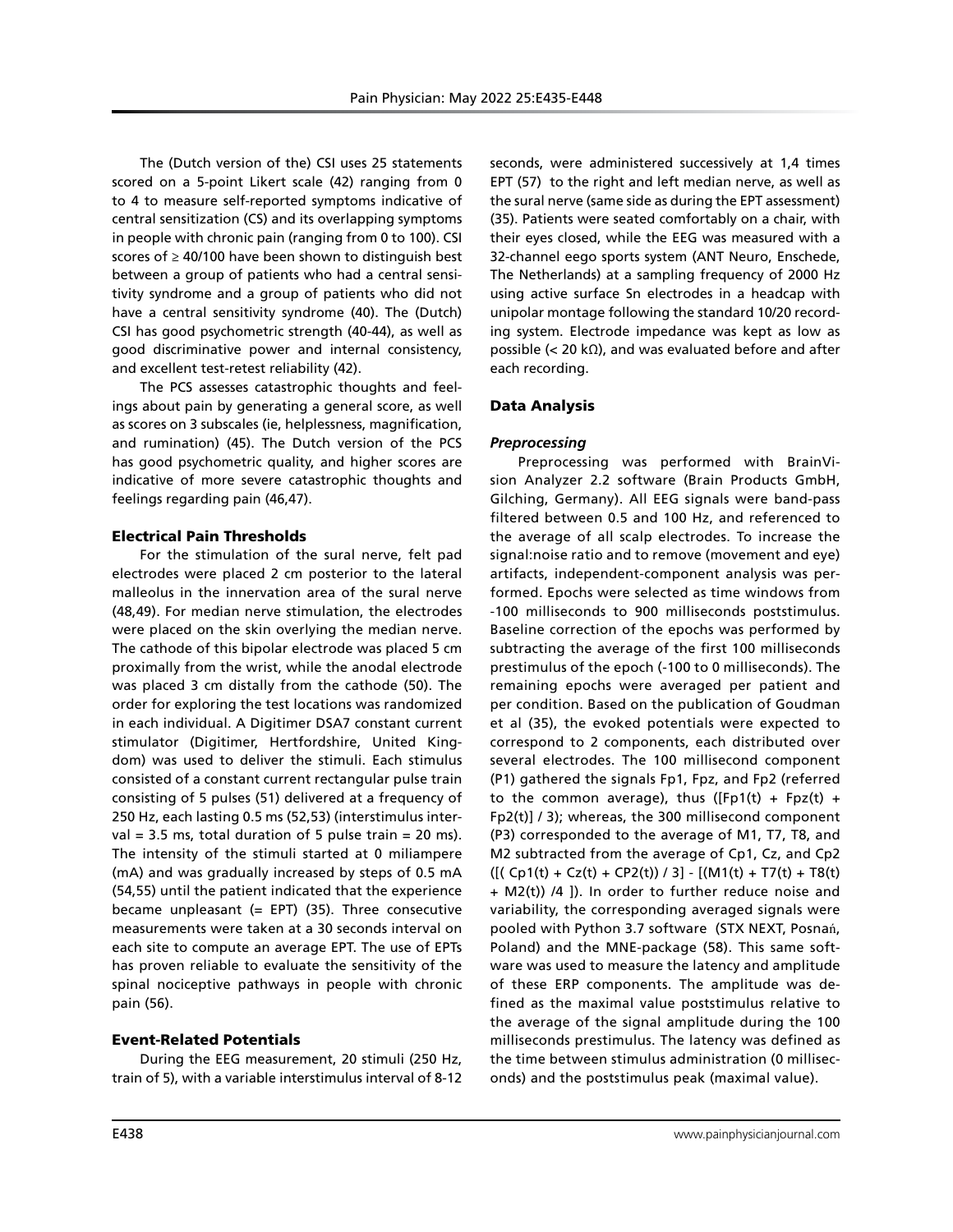### *Statistical Analysis*

All analyses were performed with R version 4.0.2 (2020-06-22). Normality of each outcome within each group (CWAD or HC) was evaluated by visual inspection of histograms and QQ-plots, together with a Shapiro-Wilk test. Statistical significance was set at  $\alpha$  < 0.05.

#### **Electrical Pain Thresholds**

For each outcome, a linear mixed effect model was built including pain thresholds as dependent outcome variable, and group (CWAD vs HC) and region (left and right wrist, and ankle) as independent variables. Patients were used as random intercepts in the model to account for within-patient correlations. An interaction term (group\*region) was included in the model to estimate post hoc pairwise differences in EPT between CWAD patients and HC stratified by region. Model assumptions of linearity, normality of residuals, and homoscedasticity of variance were consecutively checked to evaluate the model validity.

#### **Latency and Amplitude of ERP**

For each outcome, a linear mixed effect model was built, including latency and amplitude of the ERP as the dependent outcome variable, and group (CWAD vs HC), region (left and right wrist, and ankle) and time (P1 vs P3) as independent variables. Patients were used as random intercepts in the model to account for within-patient correlations. An interaction term (group\*region\*time) with its respective suborder interaction terms were included in the model to estimate post hoc pairwise differences in latency and amplitude between CWAD patients and HC stratified by time and region. Model assumptions of linearity, normality of residuals, and homoscedasticity of variance were consecutively checked to evaluate the model validity.

#### **Correlations**

Correlations between the latency and amplitude of the P1 and P3 at the ankle, right wrist, and left wrist, on the one hand, and the EPTs, NDI, CSI, PCS, worst pain last week (NRS-11), mean pain last week (NRS-11), and pain score of the applied stimuli (NRS-11), on the other hand, were determined by calculating the pairwise Spearman (ρs) correlation among all included variables. Correlation coefficients were considered to represent negligible correlation for values  $\leq$  0.1; weak correlations for values between 0.1 and 0.35; moderate for values between 0.36 and 0.67; strong for values between 0.68 and 0.89; and very strong for values  $\geq$  0.90 (59,60).

### **RESULTS**

## **Descriptives**

Between-group differences in descriptives were evaluated with an independent samples Mann-Whitney U test for continuous variables, and an  $X^2$  was applied to categorical data. Gender, age, and body mass index did not differ between both groups. However, CWAD patients reported significantly higher pain intensity on the day of testing, a larger painful body area, and higher scores on the NDI, CSI, and PCS than HC, as shown in Table 1. Although not all patients complied with the restriction of exertion of physical exercise, and intake of caffeine, alcohol, nicotine, and medication, these activities or intakes did not differ (significantly) between both groups.

### Electrical Pain Thresholds

For each location, a linear mixed model was constructed to determine the location specific group effect, but between-group differences in EPT were not significant for any of the 3 locations. Results of these analyses are presented in Table 2.

### Latency and Amplitude of ERP

In patients suffering from CWAD, the mean latency of the P1 component was 122.01 milliseconds  $(±)$ 27.013) for the ankle stimulation, 116.41 milliseconds ( $\pm$  28.238) for the right wrist, and 116.81 milliseconds ( $\pm$ 25.711) for the left wrist. The mean amplitude reached 7.61 μV ( $\pm$  7.029) with ankle stimulation, 15.41 μV ( $\pm$ 18.24) for the right wrist, and 10.41  $\mu$ V ( $\pm$  9.729) for the left wrist. In HC, the mean latency of the P1 component was 122.48 milliseconds ( $\pm$  24.956) for the ankle stimulation, 110.60 milliseconds ( $\pm$  22.426) for the right wrist, and 118.24 milliseconds ( $\pm$  25.327) for the left wrist. The mean amplitude was 9.52  $\mu$ V ( $\pm$  10.793) on ankle stimulation, 12.07  $\mu$ V ( $\pm$  8.371) for the right wrist, and 12.28  $\mu$ V ( $\pm$  12.76) for the left wrist (Table 3).

The mean latency of the P3 component was 281.541 milliseconds ( $\pm$  41.273) after ankle stimulation, 261.68 milliseconds ( $\pm$  34.783) for the right wrist, and 257.62 milliseconds ( $\pm$  36.658) for the left wrist in CWAD patients. The mean amplitude reached 15.14 μV (± 6.106) on ankle, 18.38 μV (± 8.880) for the right wrist, and 18.05  $\mu$ V ( $\pm$  7.216) for the left wrist. The latency of the P3 component in the HC group was 280.55 milliseconds ( $\pm$  43.602) after ankle stimulation, 250.62 milliseconds ( $\pm$  36.009) for the right wrist, and 243.27 milliseconds ( $\pm$  31.169) for the left wrist. The amplitude was 16.85  $\mu$ V ( $\pm$  8.323)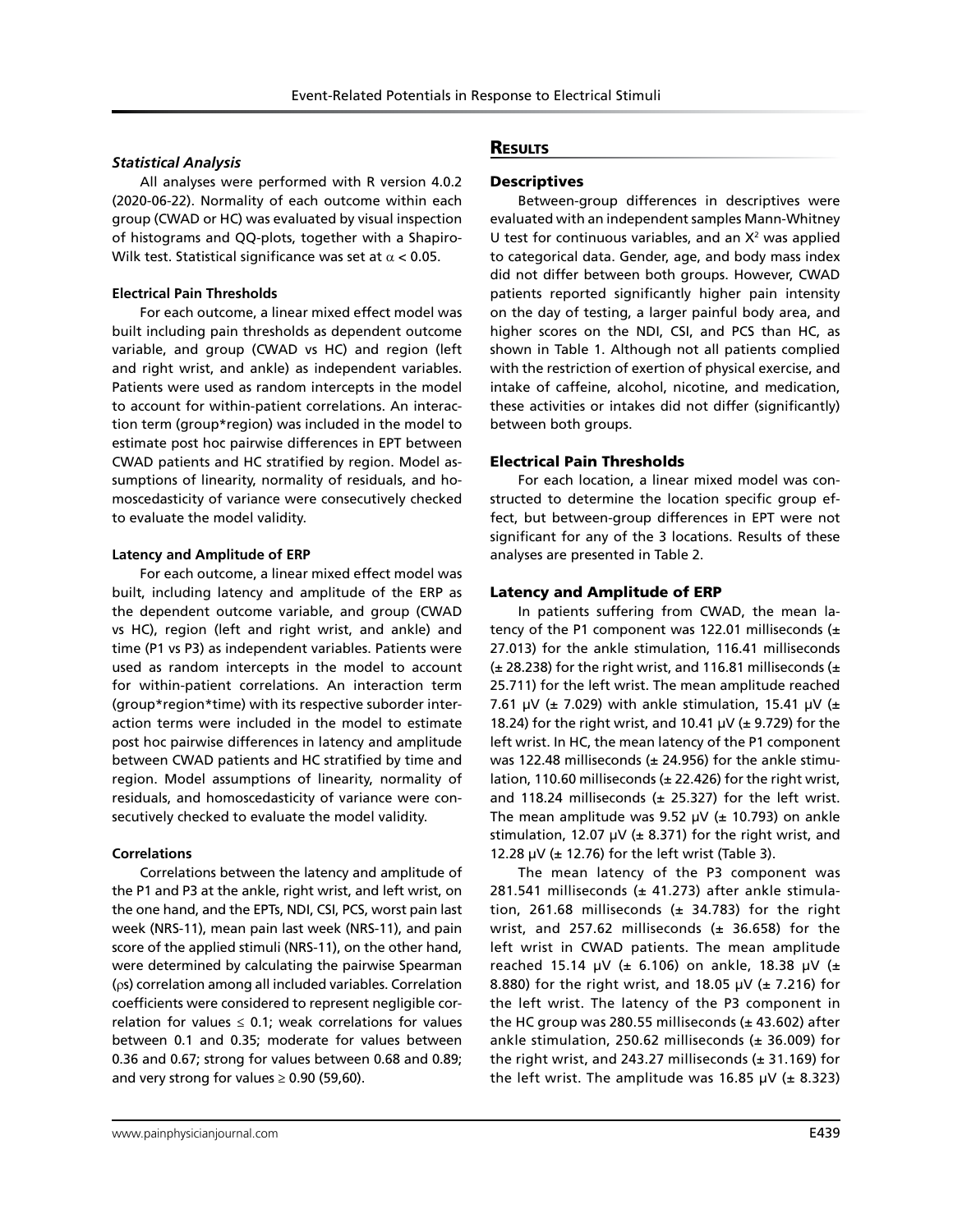|                                        |                 | $\text{CWAD}$ (n = 50)                                                                     |                 |                                             | $P$ value            |                 |            |  |  |  |
|----------------------------------------|-----------------|--------------------------------------------------------------------------------------------|-----------------|---------------------------------------------|----------------------|-----------------|------------|--|--|--|
| Gender                                 |                 | Men: $n = 12(24%)$<br>Women: $n = 38 (76%)$                                                |                 | Men: $n = 12(24%)$<br>Women: $n = 38 (76%)$ | 0.999                |                 |            |  |  |  |
| Symptomatic Side                       |                 | Bilateral Pain: $n = 23$ (46%)<br>Unilateral Pain: $n = 27$ (54%)                          |                 |                                             |                      |                 |            |  |  |  |
|                                        |                 | Right Side: $n = 15 (30%)$<br>Left Side: $n = 12 (24%)$                                    |                 |                                             | <b>NA</b>            |                 |            |  |  |  |
| Total Number of Whiplash<br>Injuries   |                 | Single Event: $n = 35 (70%)$<br>2 Events: $= 10 (20\%)$<br>3 or More Events: $n = 5(10\%)$ |                 |                                             |                      |                 |            |  |  |  |
|                                        | Mean $(\pm SD)$ | Median (IQR)                                                                               | Range           | Mean $(\pm SD)$                             | Median (IQR)         | Range           | $P$ value  |  |  |  |
| Age $(y)$                              | 40.88 (10.316)  | $39.56(32.8 - 49.0)$                                                                       | $23 - 62$       | 40.93 (10.06)                               | 39.67 (33.6 - 47.3)  | $22 - 64$       | 0.885      |  |  |  |
| Pain Drawing<br>(% of Total Body Area) | 4.52(3.76)      | $3.02(2.09 - 5.54)$                                                                        | 0.49 19.24      | 0.14(0.519)                                 | $0.00(0.00 - 0.00)$  | $0.00 - 2.91$   | $< 0.001*$ |  |  |  |
| BMI (kg/m <sup>2</sup> )               | 24.83 (4.135)   | $24.03(21.2 - 27.9)$                                                                       | $18.78 - 35.51$ | 23.87 (4.207)                               | $22.79(21.2 - 25.6)$ | $16.60 - 39.67$ | 0.243      |  |  |  |
| NDI (750)                              | 18.48 (4.824)   | $17.50(15.0 - 21.8)$                                                                       | $10 - 35$       | 1.88(1.870)                                 | $1.00(1.0 - 3.0)$    | $0 - 9$         | $< 0.001*$ |  |  |  |
| CSI (100)                              | 46.96 (13.751)  | $47.50(35.0 - 56.0)$                                                                       | $19 - 73$       | 16.28(8.713)                                | $16.50(10.0 - 22.5)$ | $1 - 34$        | $< 0.001*$ |  |  |  |
| <b>PCS</b>                             | 25.24 (10.856)  | $25.00(16.0 - 34.0)$                                                                       | $4 - 47$        | 1.74(3.630)                                 | $0.00(0.0 - 2.00)$   | $0 - 17$        | $< 0.001*$ |  |  |  |
| Pain on Testing Day<br>$(NRS-11)$      | 6.01(1.698)     | $6.00(5.0 - 7.0)$                                                                          | $2 - 9$         | 0.170(0.470)                                | $0.00(0.00 - 0.00)$  | $0 - 2$         | $< 0.001*$ |  |  |  |
| Mean Neck Pain Past<br>Month (NRS-11)  | 6.38(1.665)     | $7.00(6.0 - 7.0)$                                                                          | $2 - 10$        |                                             |                      |                 |            |  |  |  |
| Worst Pain Past Week<br>$(NRS-11)$     | 7.12(1.304)     | $7.00(6.0 - 8.0)$                                                                          | $4 - 9$         |                                             |                      |                 |            |  |  |  |
| Mean Pain Past Week<br>$(NRS-11)$      | 5.30<br>(1.568) | 6.00<br>$(4.0 - 6.0)$                                                                      | $1 - 8$         | NA                                          |                      |                 |            |  |  |  |
| Time Since Last Whiplash<br>Injury (y) | 5.93<br>(7.601) | 2.78<br>$(1.6 - 8.3)$                                                                      | $0.48 - 45.00$  |                                             |                      |                 |            |  |  |  |

## Table 1. *Descriptives.*

Abbreviations: BMI, body mass index; CSI, central sensitization inventory; CWAD, chronic whiplash associated disorders; HC, healthy controls; IQR, interquartile range; kg, kilogram; m, meter; n, number; NA, not applicable; NDI, neck disability index; NRS-11, numeric rating scale; PCS, pain catastrophizing scale; SD, standard deviation. \*Significant values are represented in bold.

## Table 2. *Between-group differences in EPT.*

|                         |                 | $\text{CWAD}$ (n = 50)   |                  |                 | $HC(n = 50)$             |                  | <b>Linear Mixed Models</b>      |       |       |         |            |  |  |
|-------------------------|-----------------|--------------------------|------------------|-----------------|--------------------------|------------------|---------------------------------|-------|-------|---------|------------|--|--|
|                         | Mean $($<br>SD) | Median<br>(IQR)          | Range            | Mean $($<br>SD) | <b>Median</b><br>(IQR)   | Range            | <b>Test</b><br><b>Statistic</b> | MD    | SE    | df      | P<br>value |  |  |
| EPT Ankle<br>(mA)       | 7.66<br>(4.148) | 6.50 (4.79)<br>$-10.71)$ | 1.83<br>$-18.67$ | 8.55<br>(5.204) | 6.50 (4.92)<br>$-12.71)$ | 1.50<br>$-24.33$ | 1.138                           | 0.893 | 0.785 | 146.630 | 0.257      |  |  |
| EPT Left<br>Wrist (mA)  | 4.82<br>(3.034) | 3.83 (2.96)<br>$-5.50$   | 1.50<br>$-17.00$ | 5.90<br>(3.494) | 5.08 (3.54)<br>$-7.88$   | 1.00<br>$-19.00$ | 1.376                           | 1.080 | 0.785 | 146.630 | 0.171      |  |  |
| EPT Right<br>Wrist (mA) | 5.09<br>(2.775) | 4.67(3.16)<br>$-6.17)$   | 1.00<br>$-15.33$ | 6.18<br>(4.357) | 5.00 (2.96)<br>$-8.25$   | 1.00<br>$-21.33$ | 1.847                           | 1.087 | 0.785 | 146.630 | 0.168      |  |  |

Abbreviations: CWAD, chronic whiplash-associated disorders; df, degrees of freedom; EPT, electrical pain threshold; HC, healthy controls; IQR, interquartile range; mA, miliampere; MD, mean difference; n, number; SD, standard deviation; SE, standard error.

on ankle stimulation, 17.37  $\mu$ V ( $\pm$  8.349) for the right wrist, and 18.28  $\mu$ V ( $\pm$  9.522) for the left wrist (Table 3).

Linear mixed models only revealed a significant difference between CWAD patients and HC in the latency of the P3 component induced by the left wrist stimulation (t =  $-2.283$ ;  $P = 0.023$ ). The latency of the P1, as well as the amplitude of the P1 and P3, did not differ significantly between both groups.

Descriptives of the latencies and amplitudes of the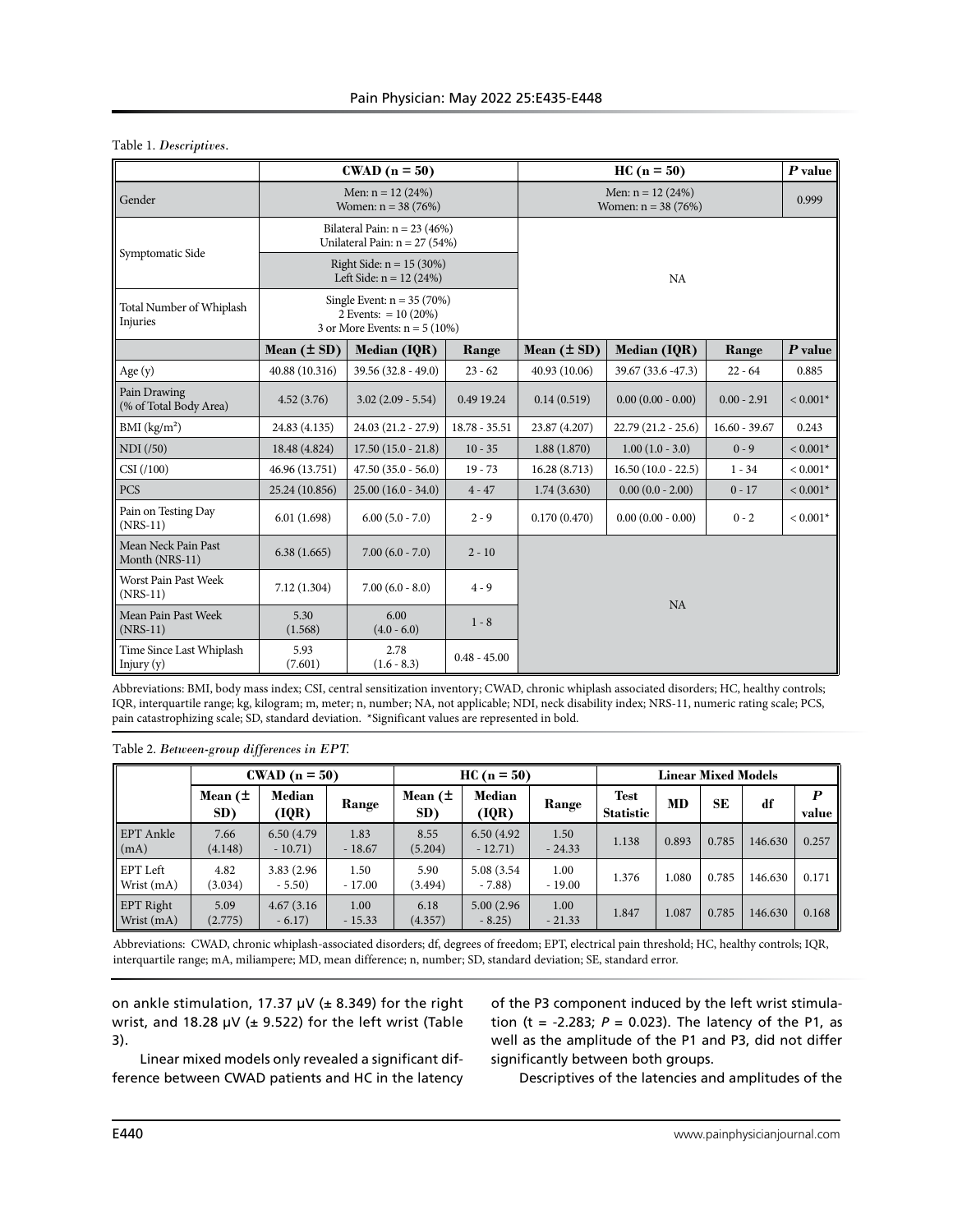|                                                |             |                     | <b>CWAD</b>                      |                      |             |                    | HC                                   |                       | <b>Linear mixed models</b> |           |           |         |                           |  |
|------------------------------------------------|-------------|---------------------|----------------------------------|----------------------|-------------|--------------------|--------------------------------------|-----------------------|----------------------------|-----------|-----------|---------|---------------------------|--|
|                                                | $\mathbf n$ | Mean<br>$(\pm SD)$  | <b>Median</b><br>(IQR)           | Range                | $\mathbf n$ | Mean<br>$(\pm SD)$ | Median<br>(IQR)                      | Range                 | <b>Test</b><br>statistic   | <b>MD</b> | <b>SE</b> | df      | $\boldsymbol{P}$<br>value |  |
| P1 Ankle<br>Latency (ms)                       | 48          | 122.01<br>(27.013)  | 118.75<br>$(109.25 -$<br>132.38) | $50.50 -$<br>199.50  | 49          | 122.48<br>(24.956) | 121.00<br>$(114.50 -$<br>131.50)     | 50.50<br>$-185.50$    | < 0.001                    | 0.005     | 0.007     | 542.339 | 0.999                     |  |
| P1 Ankle<br>Amplitude<br>$(\mu V)$             | 48          | 7.61<br>(7.029)     | $6.06(2.97 -$<br>9.98)           | $0.44 -$<br>35.00    | 49          | 9.52<br>(10.793)   | 6.96<br>$(3.81 -$<br>12.08)          | $0.42 -$<br>72.19     | 1.040                      | 2.129     | 2.047     | 448.107 | 0.299                     |  |
| P3 Ankle<br>Latency (ms)                       | 49          | 281.541<br>(41.273) | 279.00<br>$(258.00 -$<br>304.50) | $182.50 -$<br>365.50 | 48          | 280.55<br>(43.602) | 277.50<br>$(243.63 -$<br>310.63)     | $200.50 -$<br>373.00  | $-0.186$                   | $-1.215$  | 0.007     | 542.340 | 0.852                     |  |
| P <sub>3</sub> Ankle<br>Amplitude<br>$(\mu V)$ | 49          | 15.14<br>(6.106)    | 15.52<br>$(10.63 -$<br>18.32)    | $5.29 -$<br>34.57    | 48          | 16.85<br>(8.323)   | 15.95<br>$(10.48 -$<br>22.95)        | $2.66 -$<br>43.18     | 0.850                      | 1.740     | 2.047     | 448.108 | 0.396                     |  |
| P1 Right<br><b>Wrist Latency</b><br>(ms)       | 49          | 116.41<br>(28.238)  | 112.00<br>$(102.00 -$<br>123.50) | $73.00 -$<br>199.50  | 49          | 110.60<br>(22.426) | 109.50<br>(100.00)<br>120.50)        | 52.50<br>$-199.50$    | $-0.904$                   | $-5.860$  | 0.006     | 540.801 | 0.367                     |  |
| P1 Right<br>Wrist<br>Amplitude<br>$(\mu V)$    | 49          | 15.41<br>(18.239)   | $9.18(5.39 -$<br>17.96)          | $0.54 -$<br>92.22    | 49          | 12.07<br>(8.371)   | 11.45<br>$(4.79 -$<br>15.83)         | $0.22 -$<br>35.34     | $-1.600$                   | $-3.261$  | 2.038     | 445.274 | 0.110                     |  |
| P3 Right<br><b>Wrist Latency</b><br>(ms)       | 50          | 261.68<br>(34.783)  | 265.25<br>$(236.50 -$<br>285.88) | $200.00 -$<br>347.00 | 50          | 250.62<br>(36.009) | 249.25<br>$(222.75 -$<br>267.25)     | $200.50 -$<br>351.500 | $-1.721$                   | $-11.060$ | 0.006     | 537.455 | 0.086                     |  |
| P3 Right<br>Wrist<br>Amplitude<br>$(\mu V)$    | 50          | 18.38<br>(8.880)    | 17.80<br>$(14.13 -$<br>21.45)    | $1.04 -$<br>61.97    | 50          | 17.37<br>(8.349)   | 15.27<br>$(11.63 -$<br>22.82)        | $0.26 -$<br>42.81     | $-0.498$                   | $-1.007$  | 2.021     | 439.496 | 0.619                     |  |
| P1 Left Wrist<br>Latency (ms)                  | 47          | 116.81<br>(25.711)  | 111.00<br>(99.50)<br>$-12.75)$   | $72.00 -$<br>199.50  | 50          | 118.24<br>(25.327) | 113.75<br>$(103.75 \cdot$<br>125.75) | $82.50 -$<br>199.50   | 0.131                      | 0.856     | 0.007     | 542.337 | 0.896                     |  |
| P1 Left Wrist<br>Amplitude<br>$(\mu V)$        | 47          | 10.41<br>(9.729)    | $7.34(3.63 -$<br>13.90)          | $0.22 -$<br>36.76    | 50          | 12.28<br>(12.756)  | 8.18<br>$(4.73 -$<br>16.00)          | $0.34 -$<br>66.37     | 0.966                      | 1.979     | 2.048     | 448.240 | 0.334                     |  |
| P3 Left Wrist<br>Latency (ms)                  | 48          | 257.62<br>(36.658)  | 256.50<br>$(224.38 -$<br>283.88) | 200.50<br>$-337.50$  | 50          | 243.27<br>(31.169) | 239.25<br>$(219.63 -$<br>260.63)     | $200.50 -$<br>335.50  | $-2.283$                   | $-14.810$ | 0.006     | 540.595 | $0.023*$                  |  |
| P3 Left Wrist<br>Amplitude<br>$(\mu V)$        | 48          | 18.05<br>(7.216)    | 17.04<br>$(13.60 -$<br>22.11)    | $3.61 -$<br>44.01    | 50          | 18.28<br>(9.522)   | 17.97<br>$(12.46 -$<br>22.29)        | $0.80 -$<br>62.57     | 0.123                      | 0.251     | 2.038     | 445.181 | 0.902                     |  |

Table 3. *Descriptives of latency and amplitude of the P1 and P3 components.*

Abbreviations: CWAD, chronic whiplash-associated disorders; df, degrees of freedom; HC, healthy controls; IQR, interquartile range; MD, mean difference; ms, milliseconds; n, number; SD, standard deviation; SE, standard error; μV, microvolt. \*Significant values represented in bold.

P1 and P3 components and results of the linear mixed models can be found in Table 3.

pain score of the applied stimuli (NRS-11) on the other hand (Table 4).

## Correlations

Correlations were determined between the ERP characteristics (namely the latency and amplitude of the P1 and P3 at the ankle, right wrist, and left wrist) on one hand, and the EPTs, NDI, CSI, PCS, worst pain last week (NRS-11), mean pain last week (NRS-11), and

The EPT at the ankle showed a significant positive weak correlation with the amplitude of the P1 (ρs = 0.293; *P* = 0.044) and P3 (ρs = 0.306; *P* = 0.033) on stimulation of the same location, as well as with the amplitude of the P3 on left wrist stimulation ( $\rho s =$ 0.343; *P* = 0.017) (Table 4). The EPTs of the left and right wrist did not correlate significantly with the amplitude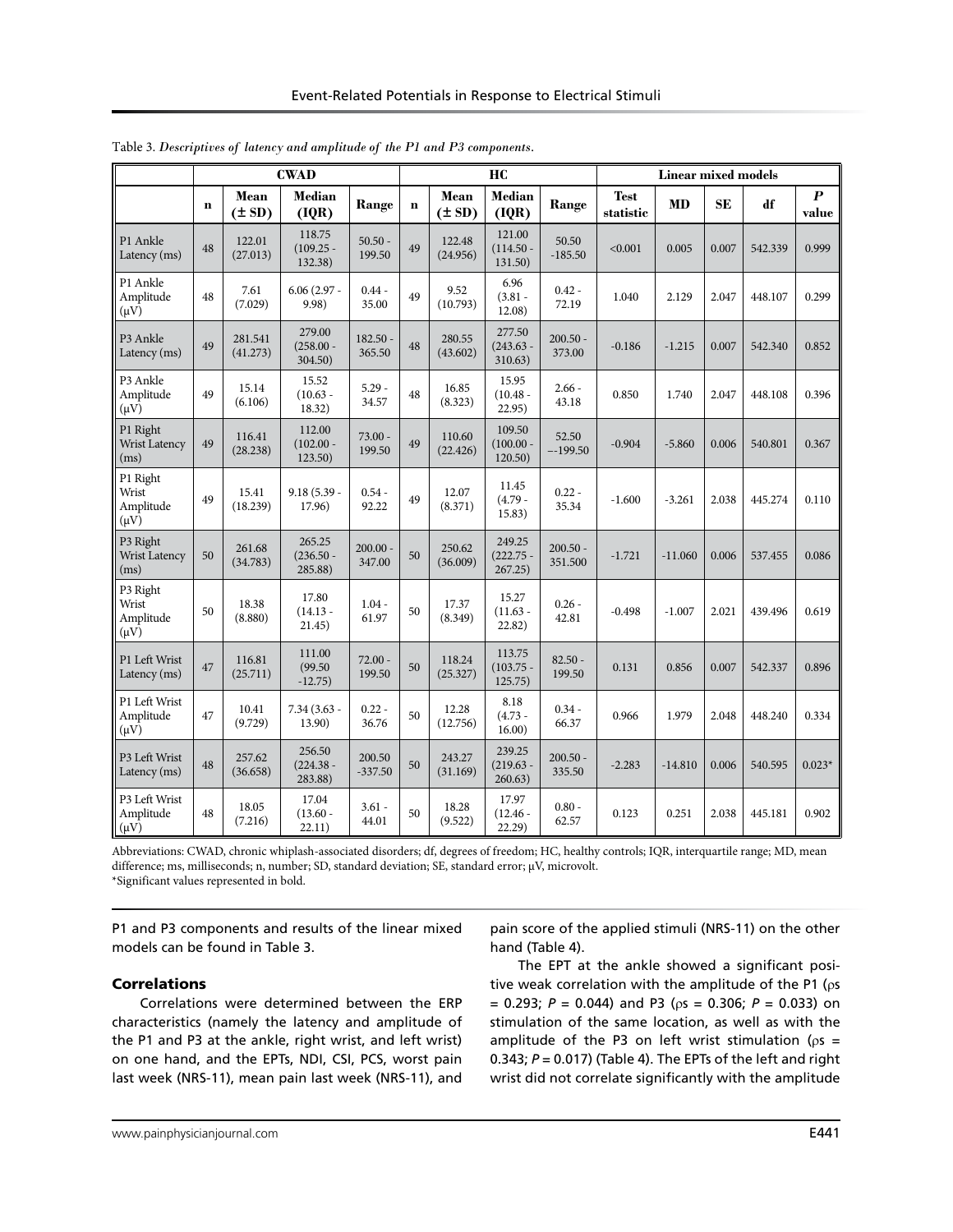or latency of the corresponding P1 or P3, and neither did the pain score (NRS-11) for the received stimuli (respectively at the ankle, left wrist, or right wrist).

Concerning the questionnaires, the NDI, PCS, and mean pain last week (NRS-11) did not correlate with the amplitude or latency of the P1 or P3. The CSI did, however, show a significant weak positive correlation with the P3 amplitude ( $\rho s = 0.308$ ;  $P = 0.030$ ) and latency ( $\rho$ s = -0.341,;  $P$  = 0.015) of the responses to right wrist stimulation, and the worst pain last week (NRS-11) was weakly and positively correlated with the P1 latency of the left wrist ( $ρs = 0.319$ ;  $P = 0.029$ ). All calculated correlations can be found in Table 4.

# **Discussion**

The purpose of this study was to investigate the somatosensory processing of CWAD patients by comparing the ERPs resulting from electrical nociceptive stimulation between patients suffering from CWAD and HC (26). As the pain threshold did not differ significantly between both groups, stimuli were administered to both CWAD patients and HC at a similar intensity. Linear mixed models only revealed significant differences between CWAD patients and HC in the latency of the P3 component induced by left wrist stimulation. The latency of the P1, as well as amplitude of the P1 and P3, did not differ significantly between both groups (Table 3).

As a secondary outcome measurement, correlations between parameter pairs were examined in the CWAD patients. This involved latency and amplitude of the ERP components, on the one hand, and pain thresholds, self-reported pain, symptoms of CS, pain catastrophizing, and disability, on the other hand. A positive correlation was found between the EPT at the ankle, and the amplitude of the P1 on ankle stimulation, and P3 on ankle and left wrist stimulation (Table 4). Neither the EPTs of the left and right wrist, nor the pain score (NRS-11) attributed to the received stimuli correlated significantly with the amplitude or latency of the ERP components. These findings are, however, in line with previous research, using laser-evoked potentials, stating that EEG responses are not determined by the perception of pain per se, but that they are mainly determined by the saliency of the eliciting nociceptive stimulus (61,62).

The CSI was positively correlated with the P3 amplitude and negatively correlated with the P3 latency on right wrist stimulation; whereas, the worst pain last week (NRS-11) was positively correlated with the P1 latency of the left wrist. The NDI, PCS, and mean pain last week (NRS-11) did not correlate with the amplitude or latency of the P1 or P3 (Table 4). However, it must be stated that all of these correlations were significant at the level of  $a < 0.05$ ; whereas, it could be argued that a stricter significance threshold should be applied due to multiple comparisons. Due to the comparison of 5 categories of outcomes (i.e., ERP characteristics, pain reports, self-reported disability assessed with the NDI, symptoms of CS investigated with the CSI, and psychological symptoms measured with the PCS), a threshold of a < 0.01 could be seen as more appropriate. Additionally, since the obtained correlations were merely weak, this raises questions about the statistical significance and clinical relevance of these findings.

Although previous studies (20,63-67) have extensively reported local and widespread hypersensitivity in CWAD patients based on the observations of lower cold, heat, and pressure pain thresholds, and occurrence of a nociceptive withdrawal reflex at a lower electrical stimulation intensity, the current study did not reveal significant differences in EPTs between the included CWAD patients and HC. It must, however, be stated that a trend of lower EPTs could be observed in the patients suffering from CWAD, but that this difference did not reach significance. The presence of such hypersensitivity has been hypothesized to be dependent on the severity of (self-reported) pain, disability, quality of life, and psychological symptoms (67,68). Self-reported pain, disability, pain catastrophizing, and self-reported symptoms of CS did differ significantly between the included CWAD patients and HC. Sterling et al (68) reported hypersensitivity to be present in patients suffering from CWAD with an NDI higher than 30%. Although, in our study, the majority of the included CWAD patients had a score above this disability cutoff (interquartile range: 15/50 to 21,8/50) and, therefore, reported moderate-to-severe disability, the reported baseline NDI score of included patients ranged from 10/50 to 35/50. Of the included CWAD patients, 5 reported a baseline NDI of 14/50, 2 obtained a total score of 11/50, and 1 patient scored 10/50. Sterling et al (68) reported that CWAD patients with mild disability did not show hypersensitivity in the form of a decreased nociceptive withdrawal reflex, and this could explain why lower EPTs were not obtained in the CWAD patients included in the current study. Patients with an NDI below 15/50 at baseline were included in the study as the NDI was questioned twice, once in the inclusion questionnaire and once in the baseline questionnaire.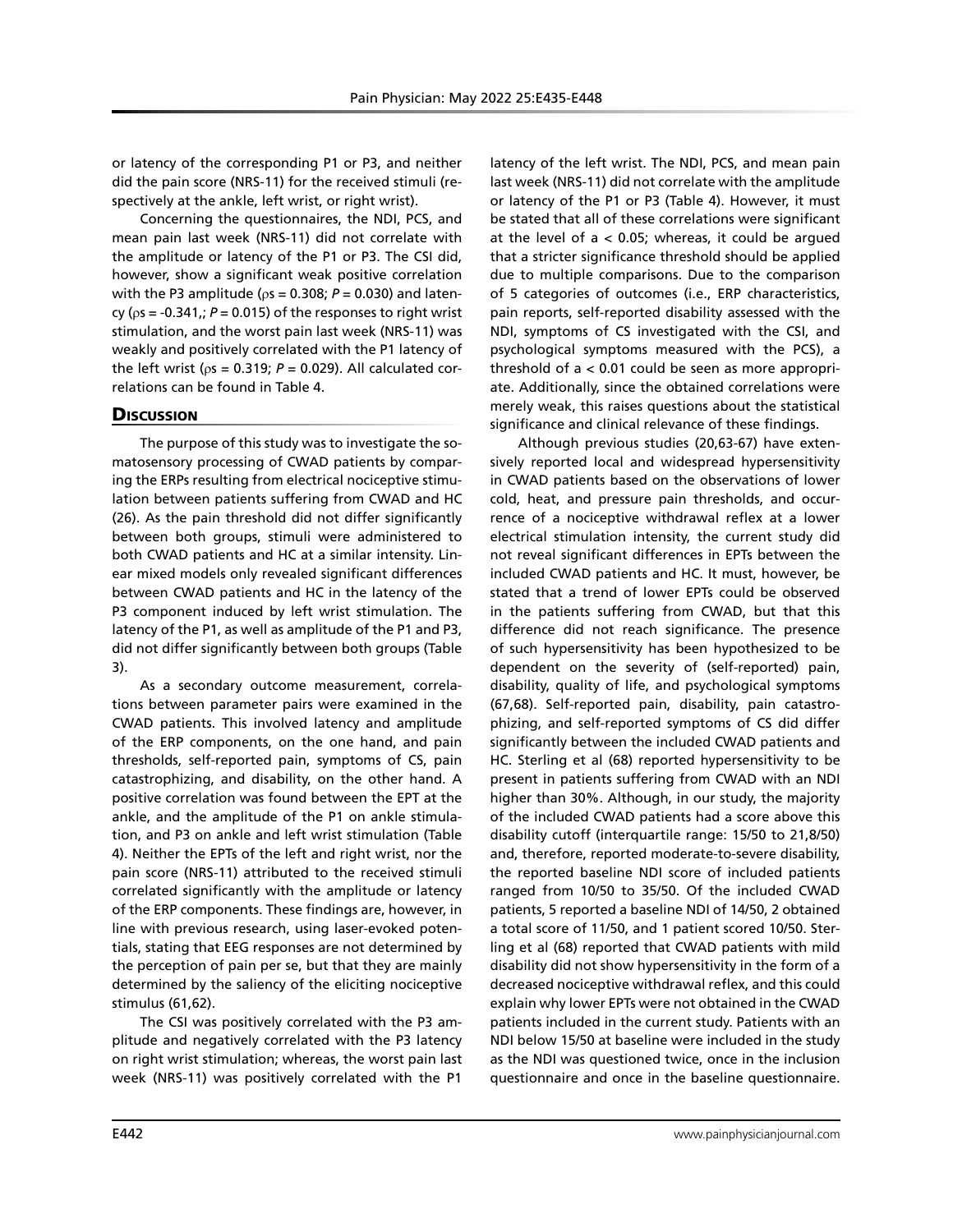|                                          |                                      |           |          | <b>EPT Ankle</b>                           |                           |                                                    | <b>EPT Left Wrist</b> |                                           | <b>EPT Right</b><br>Wrist |                                                     | <b>NDI</b> |                                                      | <b>CSI</b>        |                           |
|------------------------------------------|--------------------------------------|-----------|----------|--------------------------------------------|---------------------------|----------------------------------------------------|-----------------------|-------------------------------------------|---------------------------|-----------------------------------------------------|------------|------------------------------------------------------|-------------------|---------------------------|
|                                          |                                      |           | ρs       |                                            | $\boldsymbol{P}$<br>value | ρs                                                 |                       | $\boldsymbol{P}$<br>value                 | ρs                        | $\boldsymbol{P}$<br>value                           | ρs         | $\boldsymbol{P}$<br>value                            | ρs                | $\boldsymbol{P}$<br>value |
| P1 Ankle Latency $(n = 48)$              |                                      |           | 0.118    |                                            | 0.425                     |                                                    | 0.200                 | 0.172                                     | 0.270                     | 0.064                                               | 0.022      | 0.880                                                | 0.021             | 0.886                     |
| P1 Ankle Amplitude ( $n = 48$ )          |                                      |           | $0.293*$ |                                            | $0.044*$                  | 0.095                                              |                       | 0.519                                     | 0.251                     | 0.085                                               | $-0.165$   | 0.262                                                | $-0.036$          | 0.808                     |
| P3 Ankle Latency $(n = 49)$              |                                      |           | 0.132    |                                            | 0.365                     |                                                    | 0.094                 | 0.523                                     | 0.113                     | 0.440                                               | $-0.254$   | 0.078                                                | $-0.126$          | 0.390                     |
| P3 Ankle Amplitude ( $n = 49$ )          |                                      |           | $0.306*$ |                                            | $0.033*$                  |                                                    | 0.091                 | 0.535                                     | 0.111                     | 0.448                                               | $-0.151$   | 0.300                                                | 0.034             | 0.819                     |
| P1 Right Wrist Latency ( $n = 49$ )      |                                      |           | 0.215    |                                            | 0.137                     |                                                    | 0.134                 | 0.359                                     | 0.125                     | 0.393                                               | 0.125      | 0.392                                                | 0.190             | 0.191                     |
| P1 Right Wrist Amplitude ( $n = 49$ )    |                                      |           | 0.063    |                                            | 0.666                     |                                                    | $-0.035$              | 0.813                                     | $-0.042$                  | 0.774                                               | 0.171      | 0.240                                                | 0.098             | 0.501                     |
| P3 Right Wrist Latency ( $n = 50$ )      |                                      |           | $-0.123$ |                                            | 0.397                     |                                                    | $-0.062$              | 0.667                                     | $-0.110$                  | 0.448                                               | 0.065      | 0.654                                                | $-0.341*$         | $0.015*$                  |
| P3 Right Wrist Amplitude ( $n = 50$ )    |                                      |           | 0.155    |                                            | 0.284                     |                                                    | 0.051                 | 0.723                                     | 0.063                     | 0.661                                               | 0.121      | 0.402                                                | $0.308*$          | $0.030*$                  |
| P1 Left Wrist Latency ( $n = 47$ )       |                                      |           | $-0.105$ |                                            | 0.481                     |                                                    | $-0.068$              | 0.649                                     | $-0.022$                  | 0.883                                               | 0.116      | 0.439                                                | 0.256             | 0.082                     |
| P1 Left Wrist Amplitude ( $n = 47$ )     |                                      |           | 0.241    |                                            | 0.103                     |                                                    | 0.139                 | 0.352                                     | 0.162                     | 0.277                                               | $-0.029$   | 0.845                                                | 0.029<br>0.849    |                           |
| P3 Left Wrist Latency $(n = 48)$         |                                      |           | 0.026    |                                            | 0.859                     |                                                    | 0.065                 | 0.660                                     | 0.008                     | 0.957                                               | 0.012      | 0.935                                                | $-0.184$<br>0.210 |                           |
|                                          | P3 Left Wrist Amplitude ( $n = 48$ ) |           | $0.343*$ | $0.017*$                                   |                           | 0.129                                              |                       | 0.381                                     | 0.053                     | 0.719                                               | $-0.154$   | 0.297                                                | $-0.005$          | 0.975                     |
|                                          | <b>PCS</b> Total<br>Score            |           |          | Worst Pain<br><b>Past Week</b><br>(NRS-11) |                           | <b>Mean Pain</b><br><b>Past Week</b><br>$(NRS-11)$ |                       | Pain Score<br>Stimuli Ankle<br>$(NRS-11)$ |                           | <b>Pain Score</b><br>Stimuli Left<br>Wrist (NRS-11) |            | <b>Pain Score</b><br>Stimuli Right<br>Wrist (NRS-11) |                   |                           |
|                                          | $\rho s$                             | $P$ value |          | $\rho s$                                   | $P$ value                 |                                                    | $\rho s$              | $P$ value                                 | $\rho s$                  | $P$ value                                           | $\rho s$   | $P$ value                                            | $\rho s$          | $P$ value                 |
| P1 Ankle Latency (n<br>$= 48$            | 0.025                                | 0.865     |          | 0.062                                      | 0.676                     |                                                    | $-0.170$              | 0.249                                     | $-0.060$                  | 0.687                                               | $-0.105$   | 0.478                                                | 0.043             | 0.772                     |
| P1 Ankle Amplitude<br>$(n = 48)$         | 0.104                                | 0.480     |          | $-0.212$                                   | 0.147                     |                                                    | -0.161                | 0.275                                     | 0.119                     | 0.419                                               | -0.059     | 0.692                                                | 0.045             | 0.759                     |
| P3 Ankle Latency (n<br>$= 49$            | $-0.264$                             | 0.067     |          | 0.118                                      | 0.418                     |                                                    | $-0.041$              | 0.782                                     | 0.077                     | 0.601                                               | $-0.069$   | 0.639                                                | 0.055             | 0.710                     |
| P3 Ankle Amplitude<br>$(n = 49)$         | 0.116                                | 0.426     |          | $-0.068$                                   | 0.641                     |                                                    | 0.079                 | 0.589                                     | 0.261                     | 0.070                                               | 0.033      | 0.822                                                | 0.022             | 0.878                     |
| P1 Right Wrist Latency<br>$(n = 49)$     | 0.015                                | 0.918     |          | 0.054                                      | 0.713                     |                                                    | 0.056                 | 0.701                                     | 0.094                     | 0.520                                               | $-0.132$   | 0.365                                                | $-0.005$          | 0.973                     |
| P1 Right Wrist<br>Amplitude ( $n = 49$ ) | 0.172                                | 0.236     |          | $-0.017$                                   | 0.908                     |                                                    | 0.012                 | 0.937                                     | $-0.175$                  | 0.228                                               | $-0.134$   | 0.357                                                | 0.022             | 0.880                     |
| P3 Right Wrist Latency<br>$(n = 50)$     | $-0.046$                             | 0.749     |          | $-0.037$                                   | 0.798                     |                                                    | $-0.203$              | 0.157                                     | $-0.073$                  | 0.617                                               | $-0.220$   | 0.124                                                | $-0.102$          | 0.480                     |
| P3 Right Wrist<br>Amplitude ( $n = 50$ ) | $-0.149$                             | 0.303     |          | 0.040                                      | 0.785                     |                                                    | 0.163                 | 0.257                                     | 0.009                     | 0.950                                               | $-0.053$   | 0.716                                                | 0.138             | 0.341                     |
| P1 Left Wrist Latency<br>$(n = 47)$      | $-0.001$                             | 0.997     |          | $0.319*$                                   | $0.029*$                  |                                                    | 0.265                 | 0.072                                     | 0.090                     | 0.547                                               | $-0.032$   | 0.833                                                | 0.258             | 0.080                     |
| P1 Left Wrist<br>Amplitude ( $n = 47$ )  | 0.238                                | 0.108     |          | $-0.108$                                   | 0.469                     |                                                    | $-0.065$              | 0.663                                     | 0.168                     | 0.260                                               | 0.201      | 0.175                                                | 0.150             | 0.314                     |
| P3 Left Wrist Latency<br>$(n = 48)$      | $-0.089$                             | 0.547     |          | 0.073                                      | 0.623                     |                                                    | 0.027                 | 0.853                                     | $-0.001$                  | 0.997                                               | $-0.020$   | 0.893                                                | $-0.098$          | 0.510                     |
| P3 Left Wrist<br>Amplitude ( $n = 48$ )  | $-0.207$                             | 0.158     |          | $-0.119$                                   | 0.421                     |                                                    | $-0.023$              | 0.875                                     | 0.125                     | 0.397                                               | 0.085      | 0.567                                                | 0.051             | 0.732                     |

|  |  |  |  |  | Table 4. Correlations between event-related potentials, quantitative sensory testing, and self-reported outcome measures. |  |
|--|--|--|--|--|---------------------------------------------------------------------------------------------------------------------------|--|
|  |  |  |  |  |                                                                                                                           |  |

Abbreviations: CSI, central sensitization inventory; EPT, electrical pain threshold; NDI, neck disability index; PCS, pain catastrophizing scale; n, number; NRS-11, numeric rating scale; ρs, Spearman correlation coefficient

\*Significant values are represented in bold.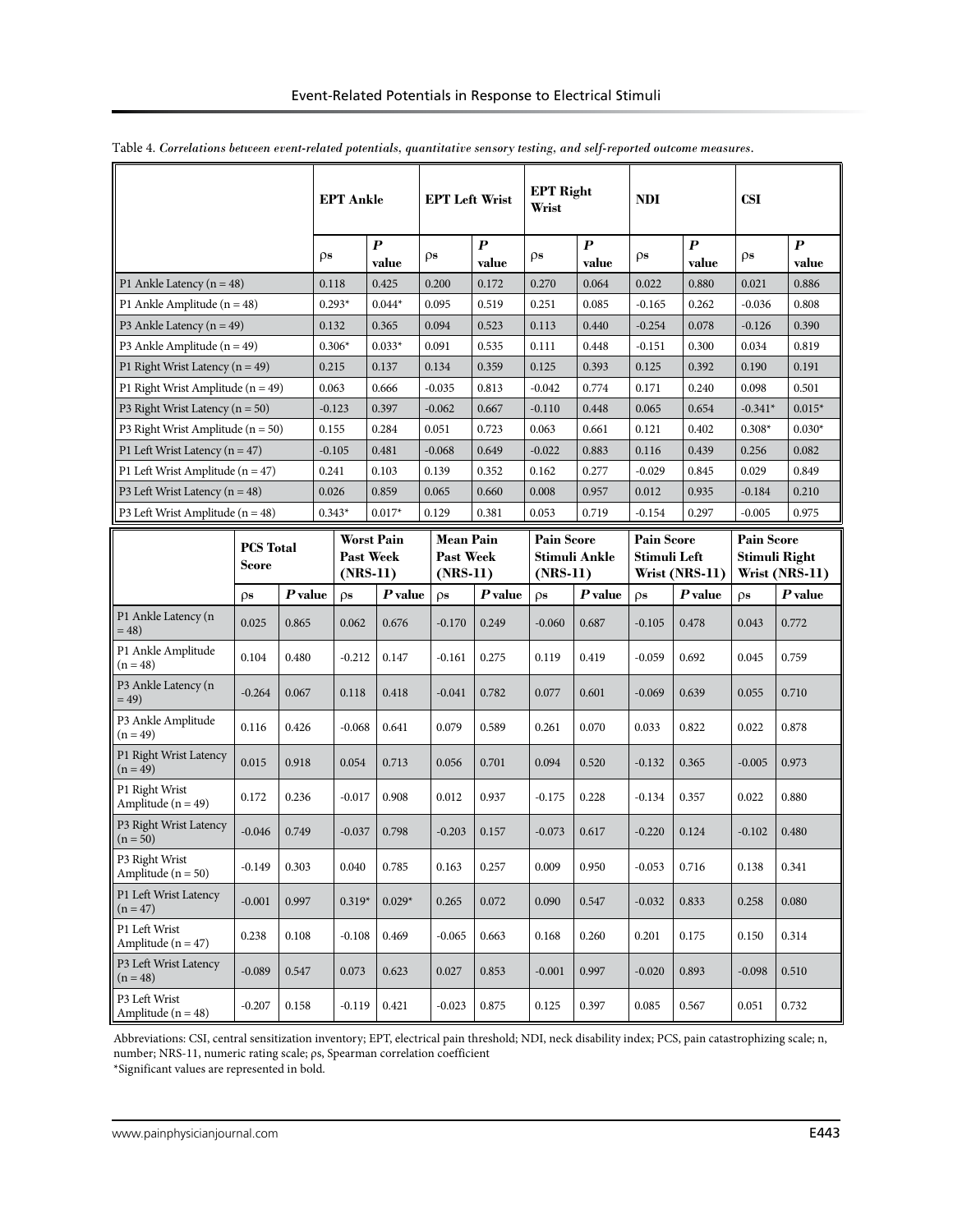Patients reporting mild disability on the baseline NDI (which was used for the analyses) did, however, obtain a total minimal score of 15/50 on the inclusion questionnaire and were, therefore, included. Moreover, EPTs were based on self-report by the patient; whereas, the nociceptive withdrawal reflex is regarded as an objective physiologic correlate of nociception as it does not require a cognitive patient response (48). Although differences in the nociceptive withdrawal reflex were observed by Sterling et al (69), reported pain at this threshold was no different from HC, which has been suggested to be an indication that reflex responses are more sensitive than pain responses in detecting central hyperexcitability (55).

Given the fact that pain threshold determinations merely refer to the quality of the perception by the patient (70), the evaluation of ERPs in response to (electrical) nociceptive stimuli can add valuable information by providing a quantitative evaluation of pain perception (70,71). Applying this technique can aid to detect, chronic pain state specific, alterations in cerebral responses, which are characterized by an amplification and prolongation of a pain signal at a central level (72). Secondary processing of nociceptive input, immediately enhanced by attention caused by the compelling sensation of pain is thought to be reflected in the nociceptive-evoked response (73,74).

Amplitude and latency of the P1 and P3 components did not differ significantly between CWAD patients and HC, with the exception of the latency of the P3 component measured at the left wrist, which was longer in patients suffering from CWAD (256,50 milliseconds) than in HC (243,27 milliseconds) (Table 3). Although most previous studies did not find any differences in ERP components in other chronic pain populations, some studies reported a prolonged latency of the N1 in fibromyalgia patients (75), of the N9 in chronic low back pain (76), and of the N2 and P2 in patients suffering from complex regional pain syndrome (26,77). Findings of prolonged latencies have been hypothesized to be related to dysfunctions of the central nervous system (with pain-induced reduction of responsiveness of neurons in the somatosensory pathways) (77,78), dysfunction of the nociceptive pathway, or impairment of small nerve fiber function (75). Similar research in CWAD patients is very limited, but 2 recent studies (27,28) on laser-evoked potentials in CWAD patients reported an absence of differences in the amplitudes and latencies of the N1, N2, and P2 components, when compared to HC. However, changes

in ERP characteristics were hypothesized due to the combined evidence from previous studies (20) for the significant role of hypersensitivity of the central nervous system in CWAD, and such CS has been linked to the occurrence of decreased latencies or increased amplitudes of ERPs (27,79-82). Since the current study only found an increased latency, its results do not substantiate this stated importance of CS and rather point in the direction of involvement of small fiber dysfunction or dysfunction of the nociceptive pathway. This is in line with previous findings (70,77,83) that mostly indicate differences in ERP components in patient populations with a neurological lesion or small fiber dysfunction. A recent study (84) has, however, provided structural and functional evidence of a small fiber pathology in people with CWAD, which also led to the expectation of finding differences in ERP components. From a clinical point of view, the obtained findings of prolonged latency of the P3 component would suggest the importance of a neurological approach rather than approaches that aim to resolve a clinical picture dominated by CS (including treatment approaches that are often applied to patients suffering from CS, such as pain neuroscience education, or cognitive behavioural therapy) (85-90). However, since a trend of lower pain thresholds in CWAD patients was observed, and only the latency of one component was altered, these results do not suffice to make such strong recommendations, and differential diagnosis between CWAD patients with or without neurological involvement remains essential. Therefore, future studies should evaluate nerve fiber function in CWAD patients and compare ERP components between those with and without small fiber pathology.

Analyses of the correlations revealed that higher EPTs at the ankle correlated weakly with higher amplitudes of the P1 (of the ankle) and P3 (of the ankle and wrist). Moreover, more severe self-reported symptoms of CS correlated weakly with higher P3 amplitude and with shorter P3 latency (of the right wrist). Lastly, higher reports of experienced worst pain during the last week correlated weakly with higher P1 latency of the left wrist. Differences between both components could be expected as earlier components originate from the suprasylvian region and are devoted to the discriminative component of pain; whereas, the later components arise from the anterior cingulate cortex and play a role in the attentive and emotive features of pain (91).

Correlations between the latency and amplitude of the ERP components and the pain rating of the re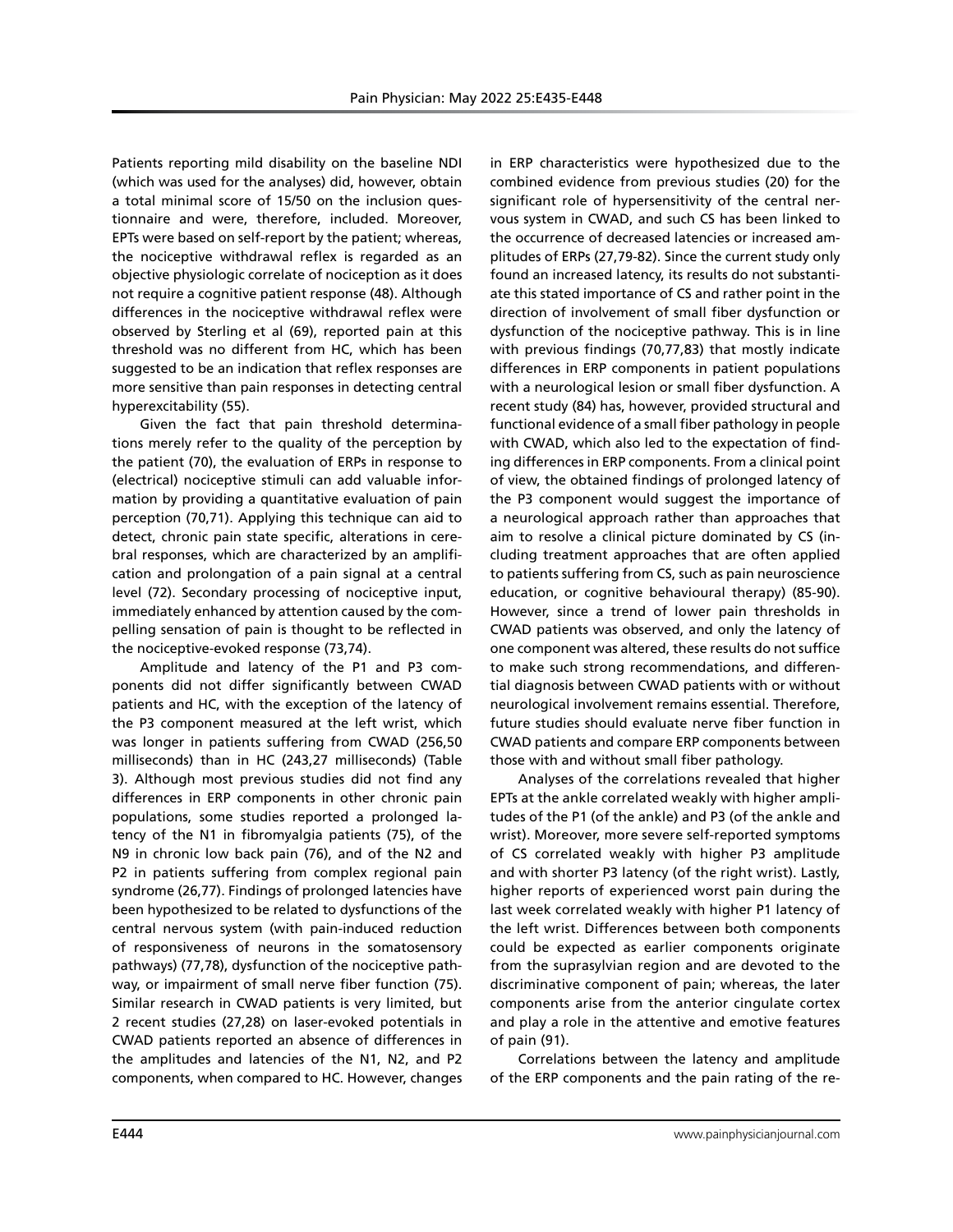ceived stimuli were not obtained, which contradicts the findings of studies in HC (92-95), but are in line with the conviction that EEG responses are not determined by the perception of pain per se, but by the saliency of the eliciting nociceptive stimulus (61,62).

# Limitations and Strengths

Although the inclusion criteria stated that CWAD patients had to report ≥ 15/50 on the NDI, self-reported disability had changed between time of inclusion and time of baseline assessment, resulting in the inclusion of 8 CWAD patients with an NDI score of < 15/50 at baseline.

The EEG is particularly useful as a result of its high temporal resolution, low cost, portable device, which enables patients to be in any position required for the assessment, and is not restricted by metallic implants in the body or claustrophobia (29,96,97). However, the high temporal resolution comes at a cost of low accuracy concerning structural identification in deep brain structures, in particular, but also in the brain, in general (97,98).

Electrical stimulation bypasses peripheral receptors and concurrently activates non-nociceptive β-fibers along with Aδ and C fibers (unless intraepidermal electrical stimulation is used with a maximum stimulus intensity of twice the perceptual threshold) (99). Electrical stimuli have shown among the best discriminative abilities (20,100), and provide evidence of involvement of central pain mechanisms when pain hypersensitivity is observed after stimulation of uninjured body parts (101).

Methodological quality of the paper was increased by matching CWAD patients and HC on gender and

on age, and (eye blink) artifacts were minimalized by performing the assessments in a steady seated position with eyes closed. In addition, the clinical trial was officially registered before the publication of the results.

# Recommendations for Future Research

Future studies should assess laser-evoked potentials in CWAD patients, as these are currently regarded as the most reliable tool to assess the function of the spinothalamic system in humans (27), and should combine this with small fiber impairment tests, to determine whether evoked potentials findings differ between CWAD patients with or without such impairment, and to compare the results to previous studies.

# **CONCLUSIONS**

EPTs, as well as latency and amplitude of the P1 and P3 ERPs in response to electrical stimuli, did not differ between patients with CWAD and HC, with the exception of a prolonged latency of the P3 component in CWAD patients measured at the left wrist. Therefore, these findings do not provide evidence for the presence of hypersensitivity, but indicate a possible involvement of suggestive for dysfunctions of the central nervous system, dysfunction of the nociceptive pathway, or impairment of small fiber function. The ERP characteristics did not correlate with the reported pain induced by the stimuli, but they did seem to be influenced by the intensity of the applied stimulus, the severity of self-reported symptoms of CS, and the intensity of the worst pain reported during the past week. However, these relationships were based on weak correlations, causing their clinical relevance to be questionable.

# **REFERENCES**

- Spitzer WO, Skovron ML, Salmi LR, et al. Scientific monograph of the Quebec Task Force on whiplash-associated disorders: Redefining ''whiplash" and its management. *Spine (Phila Pa 1976)*  1995; 20:1S-73S.
- Carroll LJ, Hogg-Johnson S, van der Velde G, et al. Course and prognostic factors for neck pain in the general population: Results of the Bone and Joint Decade 2000--2010 Task Force on neck pain and its associated disorders. *J Manipulative Physiol Ther* 2009; 32:S87-S96.
- 3. Pobereskin LH. Whiplash following rear end collisions: A prospective cohort

study. *J Neurol Neurosurg Psychiatry* 2005; 76:1146-1151.

- 4. Cassidy JD, Carroll LJ, Côté P, Frank J. Does multidisciplinary rehabilitation benefit whiplash recovery?: Results of a population-based incidence cohort study. *Spine (Phila Pa 1976)* 2007; 32:126-131.
- 5. Obelieniene D, Schrader H, Bovim G, Misevičiene I, Sand T. Pain after whiplash: A prospective controlled inception cohort study. *J Neurol Neurosurg Psychiatry* 1999; 66:279-283.
- 6. Partheni M, Constantoyannis C, Ferrari R, Nikiforidis G, Voulgaris S, Papadakis N. A prospective cohort study of the

outcome of acute whiplash injury in Greece. *Clin Exp Rheumatol* 2000; 18:67-70.

- 7. Olsson I, Bunketorp O, Carlsson SG, Styf J. Prediction of outcome in whiplashassociated disorders using West Haven- -Yale Multidimensional Pain Inventory. *Clin J Pain* 2002; 18:238-244.
- 8. Kyhlbäck M, Thierfelder T, Söderlund A. Prognostic factors in whiplashassociated disorders. *Int J Rehabil Res* 2002; 25:181-187.
- 9. Beeckmans K, Crunelle C, Van Ingelgom S, et al. Persistent cognitive deficits after whiplash injury: A comparative study with mild traumatic brain injury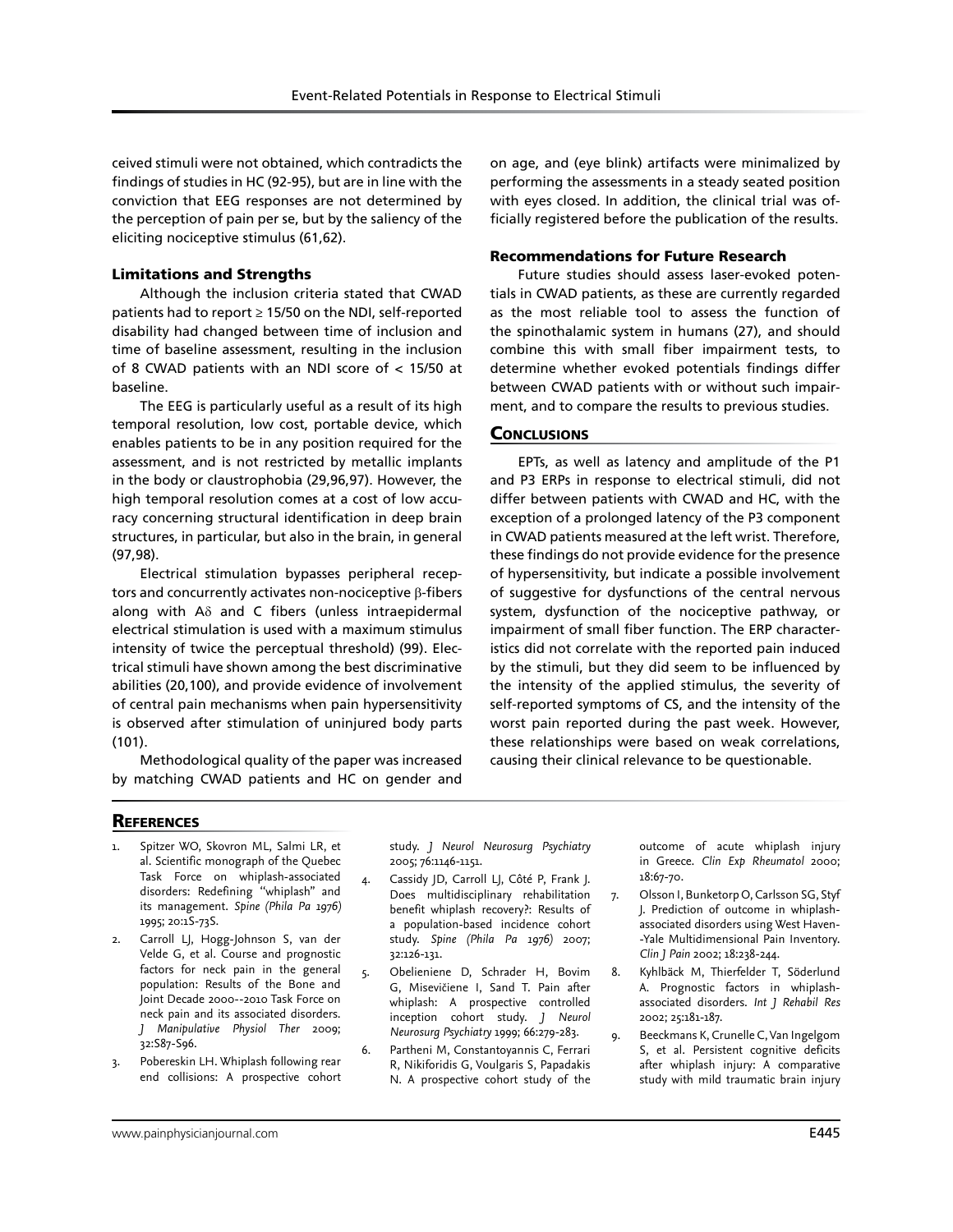patients and healthy volunteers. *Acta Neurol Belg* 2017; 117:493-500.

- 10. Ettlin TM, Kischka U, Reichmann S, et al. Cerebral symptoms after whiplash injury of the neck: A prospective clinical and neuropsychological study of whiplash injury. *J Neurol Neurosurg Psychiatry* 1992; 55:943-948.
- 11. Barnsley L, Lord S, Bogduk N. Whiplash injury. *Pain* 1994; 58:283-307.
- 12. Galasko CSB. Incidence of whiplashassociated disorder. *BC Med J* 2002; 44:237-240.
- 13. Higgins JP, Elliott JM, Parrish TB. Brain network disruption in whiplash. *Am J Neuroradiol* 2020; 41:994-1000.
- 14. Ronnen HR, De Korte PJ, Brink PR, der Bijl HJ, Tonino AJ, Franke CL. Acute whiplash injury: Is there a role for MR imaging?--a prospective study of 100 patients. *Radiology* 1996; 201:93-96.
- 15. Matsumoto M, Ichihara D, Okada E, et al. Cross-Sectional area of the posterior extensor muscles of the cervical spine in whiplash injury patients versus healthy volunteers--10 year follow-up MR study. *Injury* 2012; 43:912-916.
- 16. Matsumoto M, Ichihara D, Okada E, et al. Modic changes of the cervical spine in patients with whiplash injury: A prospective 11-year follow-up study. *Injury* 2013; 44:819-824.
- 17. Linnman C, Appel L, Söderlund A, et al. Chronic whiplash symptoms are related to altered regional cerebral blood flow in the resting state. *Eur J Pain* 2009; 13:65-70.
- 18. De Pauw R, Aerts H, Siugzdaite R, et al. Hub disruption in patients with chronic neck pain: A graph analytical approach. *Pain* 2020; 161:729-741.
- 19. De Pauw R, Coppieters I, Meeus M, Caeyenberghs K, Danneels L, Cagnie B. Is traumatic and non-traumatic neck pain associated with brain alterations?: A systematic review. *Pain Physician* 2017; 20:245-260.
- 20. Van Oosterwijck J, Nijs J, Meeus M, Paul L. Evidence for central sensitization in chronic whiplash: A systematic literature review. *Eur J Pain* 2013; 17:299-312.
- 21. Graven-Nielsen T, Arendt-Nielsen L. Impact of clinical and experimental pain on muscle strength and activity. *Curr Rheumatol Rep* 2008; 10:475.
- 22. Woolf CJ. Central sensitization: Implications for the diagnosis and treatment of pain. *Pain* 2011; 152:S2-S15.
- 23. Cagnie B, Coppieters I, Denecker S, Six J, Danneels L, Meeus M. Central sensitization in fibromyalgia? A

systematic review on structural and functional brain MRI. *Seminars in Arthritis and Rheumatism* 2014; 44:68-75.

- 24. Kregel J, Meeus M, Malfliet A, et al. Structural and functional brain abnormalities in chronic low back pain: A systematic review☆. *Semin Arthritis Rheum* 2015; 45:229-237. Available from: www.sciencedirect.com/science/article/ pii/S0049017215001080
- 25. Ng SK, Urquhart DM, Fitzgerald PB, Cicuttini FM, Hussain SM, Fitzgibbon BM. The relationship between structural and functional brain changes and altered emotion and cognition in chronic low back pain brain changes. *Clin J Pain* 2018; 34:237-261.
- 26. Lenoir D, Willaert W, Coppieters I, et al. Electroencephalography during nociceptive stimulation in chronic pain patients: A systematic review. *Pain Med* 2020; 21:3413-3427.
- 27. Goudman L, Daenen L, Mouraux A, et al. Processing of laser-evoked potentials in patients with chronic whiplashassociated disorders, chronic fatigue syndrome, and healthy controls: A case--control study. *Pain Med* 2020; 21:2553-2563.
- 28. Goudman L, Mouraux A, Daenen L, et al. Does motor cortex engagement during movement preparation differentially inhibit nociceptive processing in patients with chronic whiplash associated disorders, chronic fatigue syndrome and healthy controls? An experimental study. *J Clin Med* 2020; 9:1520.
- 29. Michel CM, Murray MM, Lantz G, Gonzalez S, Spinelli L, de Peralta RG. EEG source imaging. *Clin Neurophysiol* 2004; 115:2195-2222.
- 30. Sharon D, Hämäläinen MS, Tootell RBH, Halgren E, Belliveau JW. The advantage of combining MEG and EEG: Comparison to fMRI in focally stimulated visual cortex. *Neuroimage* 2007; 36:1225-1235.
- 31. Sterling M. A proposed new classification system for whiplash associated disorders—implications for assessment and management. Man Ther 2004; 9:60-70.
- Vernon H. The Neck Disability Index: State-Of-The-Art, 1991-2008. *J Manipulative Physiol Ther* 2008; 31:491-502.
- 33. Wolfe F, Clauw DJ, Fitzcharles MA, et al. The American College of Rheumatology preliminary diagnostic criteria for fibromyalgia and measurement of symptom severity. *Arthritis Care Res*

*(Hoboken)* 2010; 62:600-610.

- 34. Wolfe F, Smythe HA, Yunus MB, et al. The American College of Rheumatology 1990 criteria for the classification of fibromyalgia. *Arthritis Rheum Off J Am Coll Rheumatol* 1990; 33:160-172.
- 35. Goudman L, Laton J, Brouns R, et al. Cortical mapping of painful electrical stimulation by quantitative electroencephalography: Unraveling the time--frequency--channel domain. *J Pain Res* 2017; 10:2675.
- 36. MacDermid JC, Walton DM, Avery S, et al. Measurement properties of the Neck Disability Index: A systematic review. *J Orthop Sport Phys Ther* 2009; 39:400-417.
- 37. Jorritsma W, de Vries GE, Geertzen JHB, Dijkstra PU, Reneman MF. Neck Pain and Disability Scale and the Neck Disability Index: Reproducibility of the Dutch language versions. *Eur Spine J*  2010; 19:1695-1701.
- 38. Jorritsma W, de Vries GE, Dijkstra PU, Geertzen JHB, Reneman MF. Neck Pain and Disability Scale and Neck Disability Index: Validity of Dutch language versions. *Eur Spine J* 2012; 21:93-100.
- 39. Vernon H, Mior S. The Neck Disability Index: A study of reliability and validity. *J Manipulative Physiol Ther* 1991; 14:409-415.
- 40. Neblett R, Cohen H, Choi Y, et al. The Central Sensitization Inventory (CSI): Establishing clinically significant values for identifying central sensitivity syndromes in an outpatient chronic pain sample. *J Pain* 2013; 14:438-445.
- 41. Mayer TG, Neblett R, Cohen H, et al. The development and psychometric validation of the Central Sensitization Inventory. *Pain Pract* 2012; 12:276-285.
- 42. Kregel J, Vuijk PJ, Descheemaeker F, et al. The Dutch Central Sensitization Inventory (CSI): Factor analysis, discriminative power, and test-retest reliability. *Clin J Pain* 2016; 32:624-630.
- 43. Neblett R, Hartzell MM, Cohen H, et al. Ability of the Central Sensitization Inventory to identify central sensitivity syndromes in an outpatient chronic pain sample. *Clin J Pain* 2015; 31:323-332.
- 44. Cuesta-Vargas AI, Neblett R, Chiarotto A, et al. Dimensionality and reliability of the Central Sensitization Inventory in a pooled multicountry sample. *J Pain* 2018; 19:317-329.
- 45. Sullivan MJL, Bishop SR, Pivik J. The Pain Catastrophizing Scale: Development and validation. *Psychol Assess* 1995; 7:524.
- 46. Van Damme S, Crombez G, Vlaeyen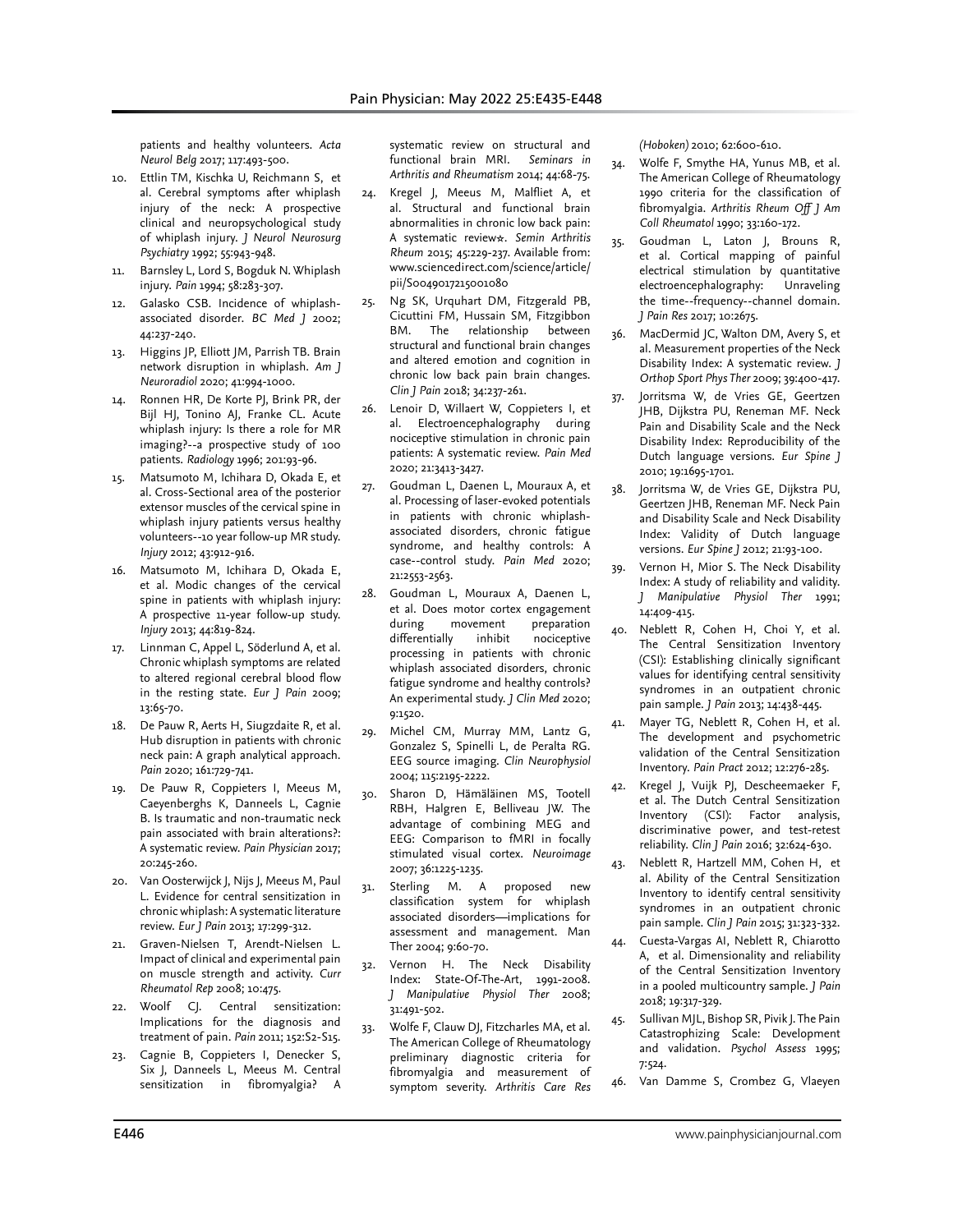J, Goubet L, den Broeck A, Van Houdenhove B. De pain catastrophizing scale: Psychometrische karakteristieken en normering. *Gedragstherapie* 2000; 33:209-220.

- 47. Van Damme S, Crombez G, Bijttebier P, Goubert L, Van Houdenhove B. A confirmatory factor analysis of the Pain Catastrophizing Scale: Invariant factor structure across clinical and non-clinical populations. *Pain* 2002; 96:319-324.
- 48. France CR, France JL, al'Absi M, Ring C, McIntyre D. Catastrophizing is related to pain ratings, but not nociceptive flexion reflex threshold. *Pain* 2002; 99:459-463.
- 49. Jurth C, Rehberg B, von Dincklage F. Reliability of subjective pain ratings and nociceptive flexion reflex responses as measures of conditioned pain modulation. *Pain Res Manag* 2014; 19:93-96.
- 50. Motohashi K, Umino M. Heterotopic painful stimulation decreases the late component of somatosensory evoked potentials induced by electrical tooth stimulation. *Cogn Brain Res* 2001; 11:39-46.
- 51. Terkelsen AJ, Andersen OK, Hansen PO, Jensen TS. Effects of heterotopicand segmental counter-stimulation on the nociceptive withdrawal reflex in humans. *Acta Physiol Scand* 2001; 172:211-217.
- 52. Savic G, Bergström EMK, Frankel HL, Jamous MA, Ellaway PH, Davey NJ. Perceptual threshold to cutaneous electrical stimulation in patients with spinal cord injury. *Spinal Cord* 2006; 44:560-566.
- 53. Nickel FT, DeCol R, Jud S, Fasching PA, Seifert F, Maihöfner C. Inhibition of hyperalgesia by conditioning electrical stimulation in a human pain model. *Pain* 2011; 152:1298-1303.
- 54. Vuilleumier PH, Manresa JAB, Ghamri Y, et al. Reliability of quantitative sensory tests in a low back pain population. *Reg Anesth Pain Med* 2015; 40:665-673.
- 55. Banic B, Petersen-Felix S, Andersen OK, et al. Evidence for spinal cord hypersensitivity in chronic pain after whiplash injury and in fibromyalgia. *Pain* 2004; 107:7-15.
- 56. Manresa JAB, Neziri AY, Curatolo M, Arendt-Nielsen L, Andersen OK. Test- -retest reliability of the nociceptive withdrawal reflex and electrical pain thresholds after single and repeated stimulation in patients with chronic low back pain. *Eur J Appl Physiol* 2011;

111:83-92.

- 57. Fujii-Abe K, Oono Y, Motohashi K, Fukayama H, Umino M. Heterotopic CO2 laser stimulation inhibits toothrelated somatosensory evoked potentials. *Pain Med* 2010; 11:825-833.
- 58. Gramfort A, Luessi M, Larson E, et al. MEG and EEG data analysis with MNE-Python. *Front Neurosci* 2013; 7:267.
- 59. Taylor R. Interpretation of the correlation coefficient: A basic review. *J Diagnostic Med Sonogr* 1990; 6:35-39.
- 60. Schober P, Boer C, Schwarte LA. Correlation coefficients: Appropriate use and interpretation. *Anesth Analg* 2018; 126:1763-1768.
- 61. Ronga I, Valentini E, Mouraux A, Iannetti GD. Novelty is not enough: Laser-Evoked potentials are determined by stimulus saliency, not absolute novelty. *J Neurophysiol* 2013; 109:692-701.
- 62. Iannetti GD, Hughes NP, Lee MC, Mouraux A. Determinants of laserevoked EEG responses: Pain perception or stimulus saliency? *J Neurophysiol* 2008; 100:815-828.
- 63. Sterling M, Treleaven J, Edwards S, Jull G. Pressure pain thresholds in chronic whiplash associated disorder: Further evidence of altered central pain processing. *J Musculoskelet Pain* 2002; 10:69-81.
- 64. Scott D, Jull G, Sterling M. Widespread sensory hypersensitivity is a feature of chronic whiplash-associated disorder but not chronic idiopathic neck pain. *Clin J Pain* 2005; 21:175-181.
- 65. Chien A, Sterling M. Sensory hypoaesthesia is a feature of chronic whiplash but not chronic idiopathic neck pain. Man Ther 2010; 15:48-53.
- 66. Chien A, Eliav E, Sterling M. Hypoaesthesia occurs with sensory hypersensitivity in chronic whiplash- -further evidence of a neuropathic condition. *Man Ther* 2009; 14:138-146.
- 67. Börsbo B, Liedberg GM, Wallin M, Gerdle B. Subgroups based on thermal and pressure pain thresholds in women with chronic whiplash display differences in clinical presentation--an explorative study. *J Pain Res* 2012; 5:511.
- 68. Sterling M. Differential development of sensory hypersensitivity and a measure of spinal cord hyperexcitability following whiplash injury. *Pain* 2010; 150:501-506.
- 69. Sterling M, Hodkinson E, Pettiford C, Souvlis T, Curatolo M. Psychologic factors are related to some sensory pain thresholds but not nociceptive flexion reflex threshold in chronic whiplash.

*Clin J Pain* 2008; 24:124-130.

- 70. Arendt-Nielsen L, Gregersen H, Toft E, Bjerring P. Involvement of thin afferents in carpal tunnel syndrome: Evaluated quantitatively by argon laser stimulation. *Muscle Nerve* 1991; 14:508-514.
- 71. Katims JJ, Naviasky EH, Ng LK, Rendell M, Bleecker ML. New screening device for assessment of peripheral neuropathy. *J Occup Med Off Publ Ind Med Assoc* 1986; 28:1219-1221.
- 72. Flor H. The functional organization of the brain in chronic pain. *Prog Brain Res* 2000; 129:313-322.
- 73. de Tommaso M, Libro G, Guido M, Sciruicchio V, Losito L, Puca F. Heat pain thresholds and cerebral eventrelated potentials following painful CO2 laser stimulation in chronic tensiontype headache. *Pain* 2003; 104:111-119.
- 74. de Tommaso M, Losito L, Difruscolo O, Libro G, Guido M, Livrea P. Changes in cortical processing of pain in chronic migraine. *Headache* 2005; 45:1208-1218.
- 75. Üçeyler N, Zeller D, Kahn AK, et al. Small fibre pathology in patients with fibromyalgia syndrome. *Brain* 2013; 136:1857-1867.
- 76. Puta C, Franz M, Blume KR, Gabriel HH, Miltner WH, Weiss T. Are there abnormalities in peripheral and central components of somatosensory evoked potentials in non-specific chronic low back pain? *Front Hum Neurosci* 2016; 10:521.
- 77. Caty G, Hu L, Legrain V, Plaghki L, Mouraux A. Psychophysical and electrophysiological evidence for nociceptive dysfunction in complex regional pain syndrome. *Pain* 2013; 154:2521-2528.
- 78. Gierthmühlen J, Maier C, Baron R, et al. Sensory signs in complex regional pain syndrome and peripheral nerve injury. *Pain* 2012; 153:765-774.
- 79. Sohn JH, Kim CH, Choi HC. Differences in central facilitation between episodic and chronic migraineurs in nociceptivespecific trigeminal pathways. *J Headache Pain* 2016; 17:35.
- 80. Karl A, Malta LS, Maercker A. Meta-Analytic review of event-related potential studies in post-traumatic stress disorder. *Biol Psychol* 2006; 71:123-147.
- 81. Truini A, Biasiotta A, La Cesa S, et al. Mechanisms of pain in distal symmetric polyneuropathy: A combined clinical and neurophysiological study. *Pain* 2010; 150:516-521.